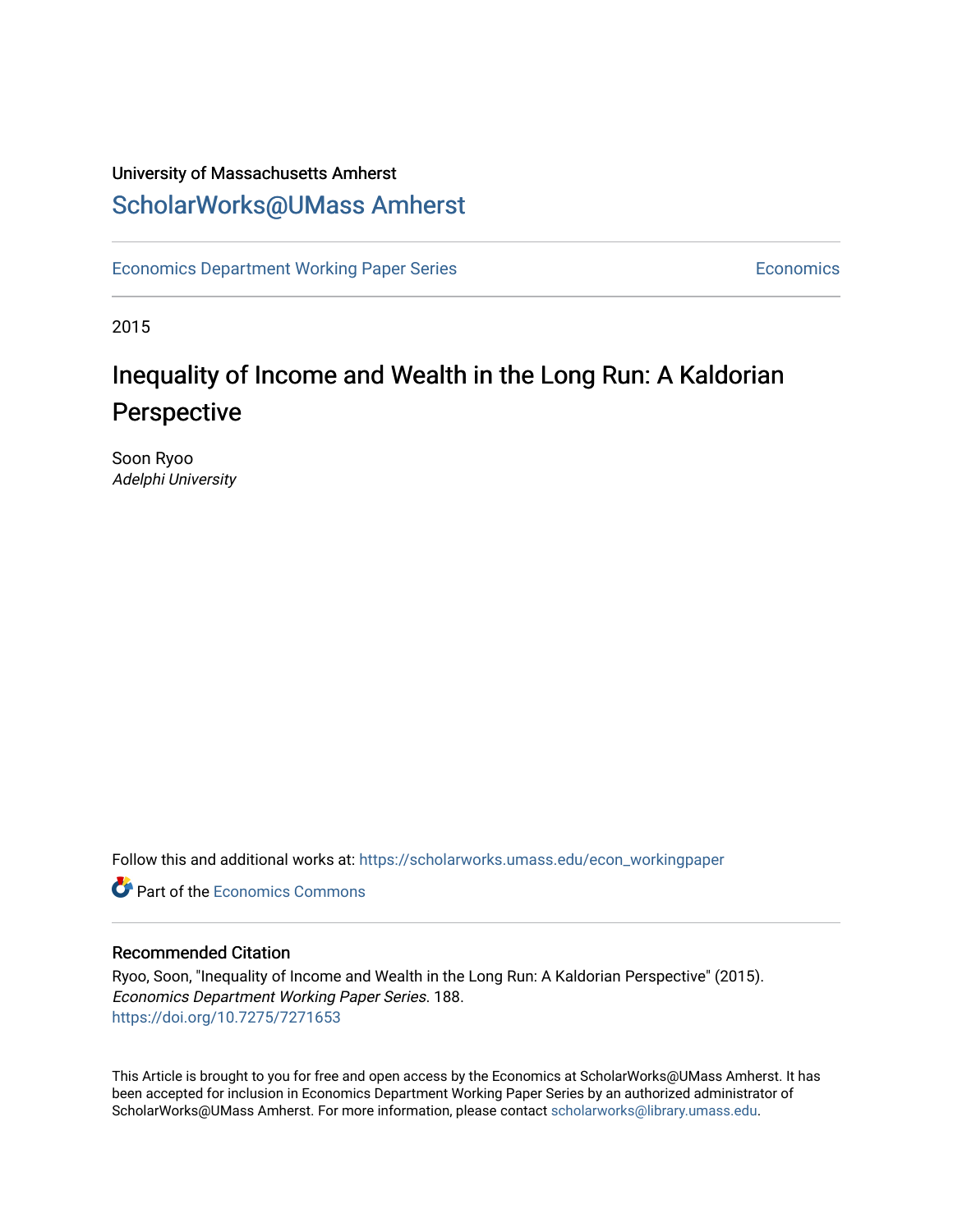# **DEPARTMENT OF ECONOMICS**

**Working Paper**

# **Inequality of income and wealth in the long run: A Kaldorian perspective**

by

Ryoo, Soon

Working Paper 2015-09



# **UNIVERSITY OF MASSACHUSETTS AMHERST**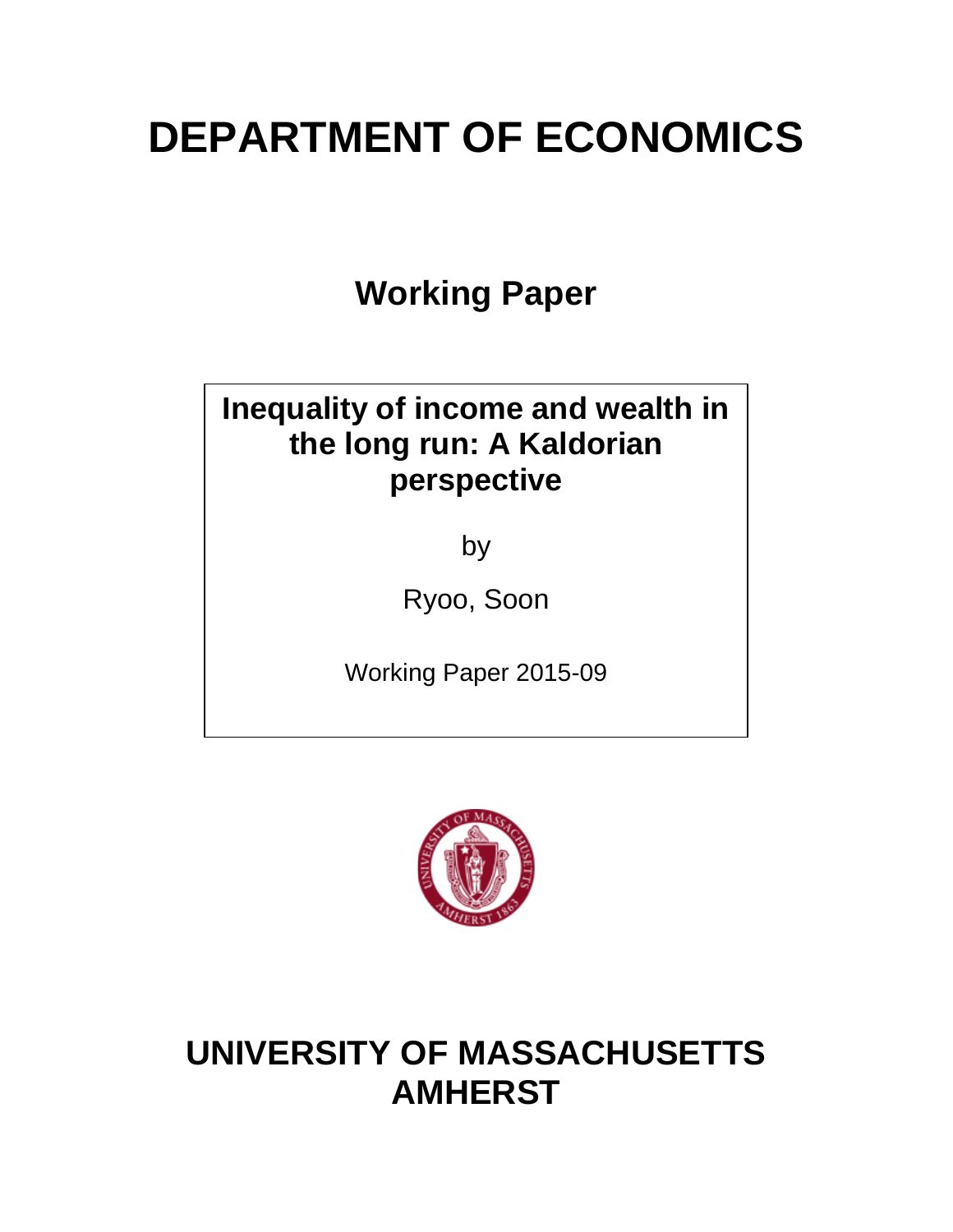# Inequality of income and wealth in the long run: A Kaldorian perspective<sup>∗</sup>

Soon Ryoo†

May 11, 2015

#### Abstract

The paper examines the determinants of income and wealth inequality in a Kaldorian model where the profit share adjusts to clear the goods market and the long-run output-capital ratio is constant. The approach is radically different from both the mainstream approach that stresses properties of production function and the Kaleckian approach that emphasizes the long-run adjustment of utilization. The Kaldorian model is used to identify several developments that may have caused increasing inequality in income and wealth since the early 1980s, including the shift of the power relation in corporate firms in favor of top managerial pay, the decline in the retention rate, increasing share buybacks, rising indebtedness of lower-income households, and the stock market boom in the 1990s. In contrast to Piketty's explanation, the decline in the natural rate of growth reduces inequality of income and wealth in this Kaldorian framework.

keyword income and wealth distribution, managerial pay, financialization, stock-flow consistency

JEL classification E12, E21, E25, E44

†Department of Finance and Economics, Adelphi University, Garden City, NY 11530. Email: <sryoo@adelphi.edu>

<sup>∗</sup>An earlier version of this paper was presented at the Analytical Political Economy Workshop (Wesleyan University, CT), the Eastern Economic Association Annual Conference (Boston, MA) and the Research Network Macroeconomics and Macroeconomic Policies Annual Conference (Berlin, Germany). I would like to thank the participants and two anonymous referees for insightful comments and suggestions. The usual disclaimer applies.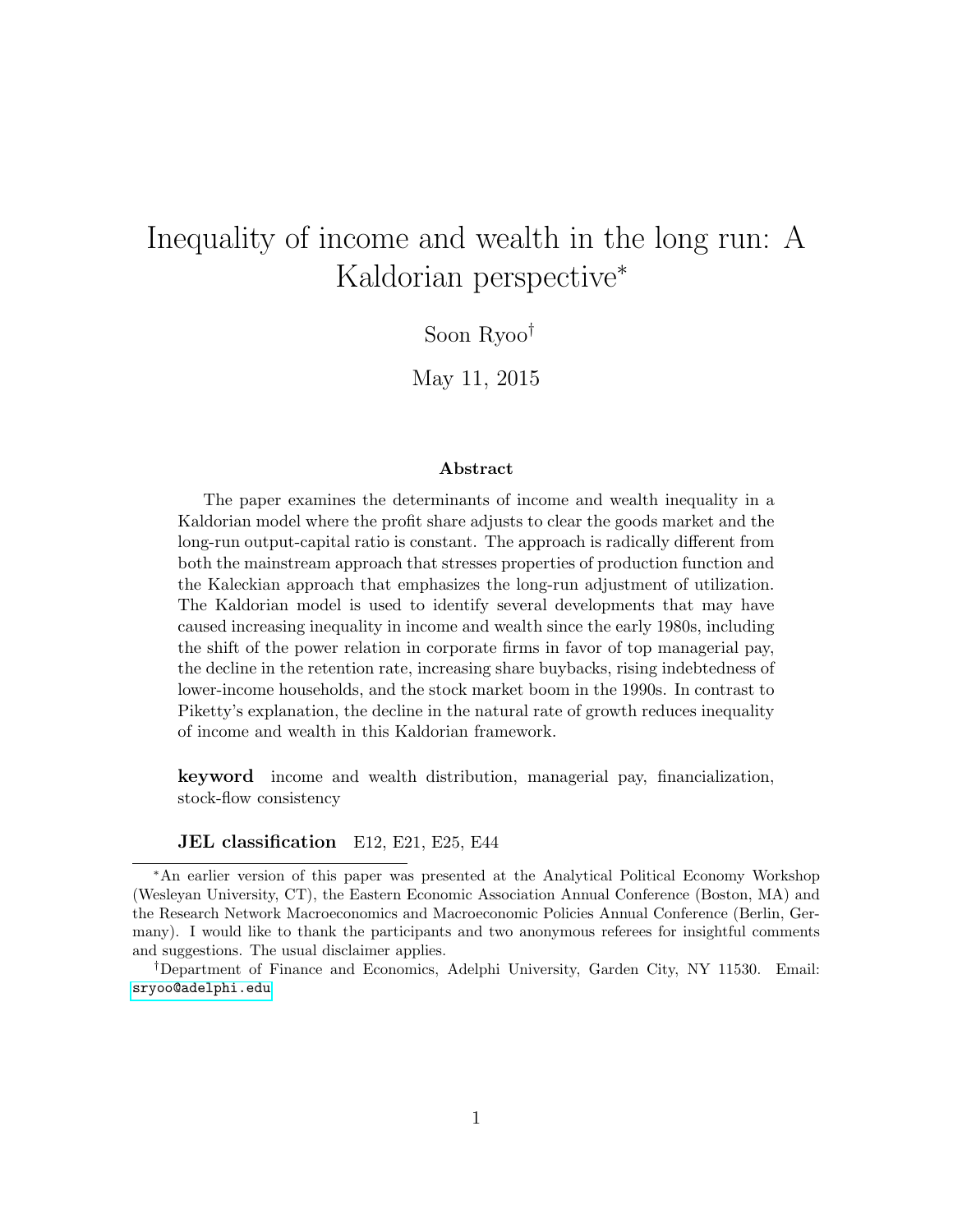### 1 Introduction

Increasing inequality in income and wealth since the 1980s has attracted a great deal of attention recently. In particular, Piketty and his colleagues have made impressive contributions to the empirical literature on inequality [\(Piketty and Saez, 2003,](#page-26-0) [Alvaredo](#page-23-0) [et al., 2014,](#page-23-0) [Piketty, 2014b,](#page-26-1) [Piketty and Zucman, 2014\)](#page-26-2). The interpretation of the empirical findings, however, is not straightforward and Piketty's own explanation based on the Solow-Swan model has been contested<sup>[1](#page-3-0)</sup>.

This paper presents an alternative explanation from a Kaldorian perspective regarding increasing inequality in the US since the early 1980s. In so doing, I extend the Kaldor/Pasinetti model [\(Kaldor, 1955/56,](#page-24-0) [1966,](#page-24-1) [Pasinetti, 1962\)](#page-26-3) to include financial stocks and two social classes in a stock-flow consistent model of a corporate economy. Based on the extended Kaldorian model, I analyze how the steady-state income and wealth shares are affected by structural/behavioral parameters, including the shift in the power relation in corporate firms in favor of top managerial pay, financial changes such as the fall in the retention rate of and increasing share buybacks by corporations, increasing indebtedness of lower-income households, the stock market boom in the 1990s and the decline in the natural rate of growth. This analysis suggests that all of these developments – except the last – increase income and wealth inequality in this Kaldorian model. The model developed here has the following key features:

First, the functional distribution of income  $-$  the profit share  $-$  is determined endogenously by the state of aggregate demand: favorable demand conditions in the goods market allow firms to achieve higher profit margins under nominal wage contracts. My approach takes the functional distribution of income (the profit share) as a key endogenous variable, which is determined through the goods-market equilibrium process. The approach therefore is distinguished from that found in the burgeoning literature on wage-led/profit-led growth [\(Bhaduri and Marglin, 1990,](#page-23-1) [Blecker, 2002,](#page-23-2) [Lavoie and Stockhammer, 2013,](#page-25-0) [Stockhammer and Onaran, 2013\)](#page-27-0) which, typically in Kaleckian models, examines whether a parametric change in the profit share increases or decreases economic performance (growth and utilization rates).[2](#page-3-1)

Second, the model assumes an exogenous long-run output-capital ratio as an approximation of its insensitivity to variations in endogenous forces (e.g., factor prices, demand conditions). The assumption of the insensitivity of the output-capital ratio is

<span id="page-3-0"></span><sup>1</sup>One may notice that there is an ambiguity regarding how important Piketty's explanation based on the properties of production function (e.g. the elasticity of factor substitution ) is in understanding his empirical account. Piketty's own position appears to have swung and he recently reduced his emphasis on the neoclassical explanation: 'Let me make clear however this [= the explanation of income distribution based on the degree of factor substitution] is not my favored interpretation of the evidence.' [\(Piketty, 2014a\)](#page-26-4)[p.9]

<span id="page-3-1"></span><sup>2</sup>Some Kaleckian models introduce endogenous changes in mark-ups. [Marglin and Bhaduri](#page-25-1) [\(1990\)](#page-25-1), for instance, adopt flexible mark-ups and [Dutt](#page-24-2) [\(1984\)](#page-24-2) takes the mark-up as a state variable the evolution of which depends on the growth rate of capital.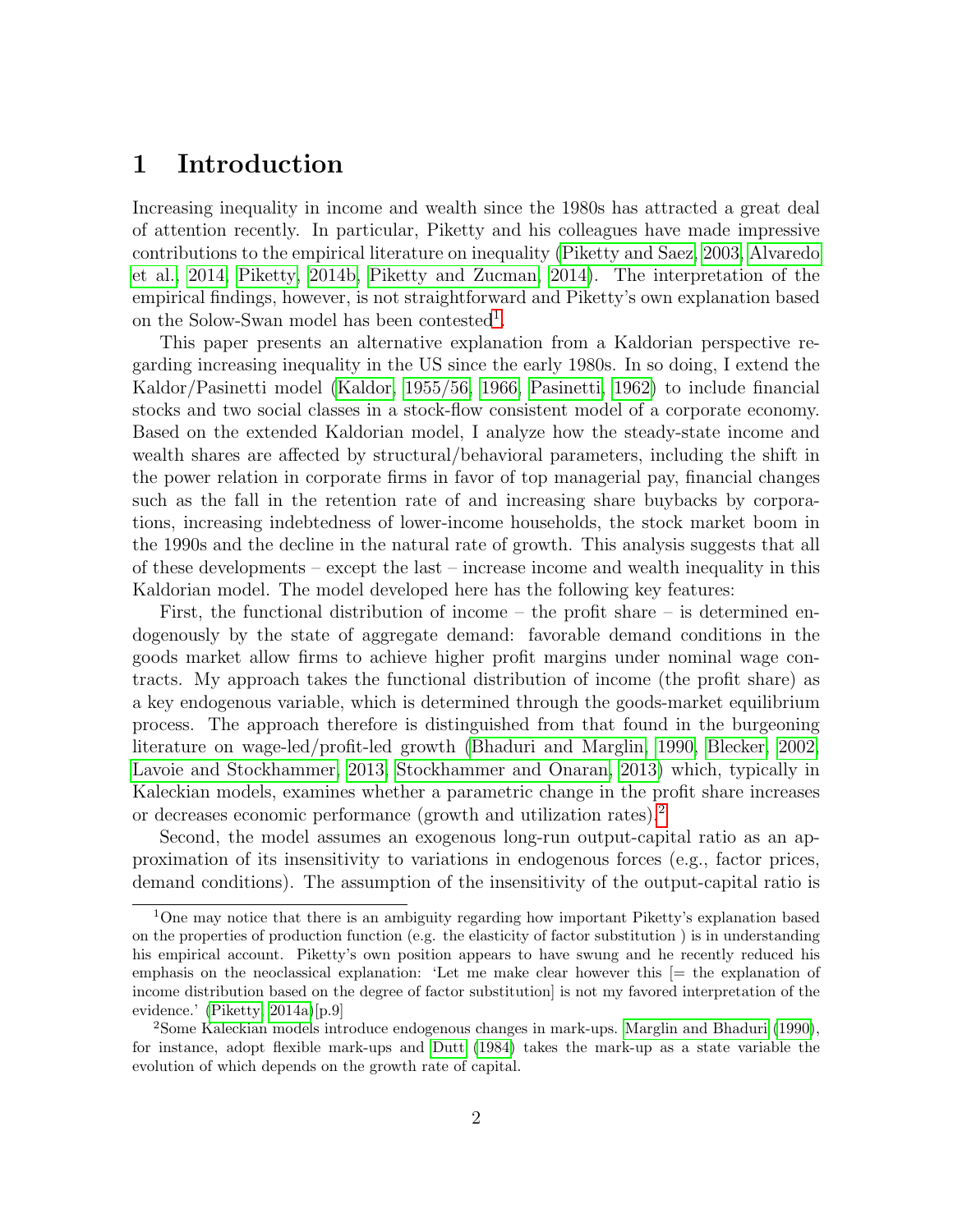linked to two arguments: (i) capital/labor factor substitutability is limited<sup>[3](#page-4-0)</sup> and (ii) the economy operates on average at the desired rate of utilization in the long run [\(Harrod,](#page-24-3) [1939\)](#page-24-3).[4](#page-4-1) This feature distinguishes my approach from both Piketty's explanation (that emphasizes strong factor substitution) and the Kaleckian approach (that stresses the endogenous adjustment of capacity utilization even in the long run).

Third, I assume that households are divided into two classes as in many post Keynesian models, but the framework in this paper is more general. In the model with two financial assets (corporate shares and deposits), the two classes both own shares and deposits, and receive wages, dividends and interest income. The explicit introduction of financial assets avoids a pitfall of the conflation of financial wealth and (reproducible) physical capital.[5](#page-4-2) The framework allows the study of share ownership and wealth distribution. [Pasinetti](#page-26-3) [\(1962\)](#page-26-3) is an early study that introduces the dynamics of asset ownership into a two-class Cambridge model.[6](#page-4-3) A Classical/Marxian model with varying asset ownership is offered by [Michl and Foley](#page-25-2) [\(2004\)](#page-25-2) and Kaleckian versions by [Dutt](#page-24-4) [\(1990\)](#page-24-4), [Palley](#page-25-3) [\(2005,](#page-25-3) [2012\)](#page-26-5) and [Taylor](#page-27-1) [\(2014\)](#page-27-1). In contrast, the present paper examines the issues of equity ownership/wealth distribution in a mature economy using a Kaldorian framework.

Last but not least, I treat labor income for the upper-class households (mostly CEO/managerial pay) as a deduction from profits rather than a deduction from the total wage bill. This approach thus expands the definition of profits to include CEO/managerial pay.[7](#page-4-4) The perspective of top management pay as an allocation of profits dates back at least to [Marx](#page-25-4) [\(1984\)](#page-25-4)[ch 23] and [Kalecki](#page-25-5) [\(1938\)](#page-25-5)[p.97], but a clear statement of the perspective is also found in [Minsky](#page-25-6)  $(1986)[p.154]$  $(1986)[p.154]$ . In contrast, most models in the contemporary post Keynesian literature take top managerial pay as a deduction from the total wage bill. The division of the wage bill into top management pay and the rest is determined by an exogenously given wage premium in some models [\(Palley, 2005,](#page-25-3) [Lavoie, 2009,](#page-25-7) Dutt,  $2013$ <sup>[8](#page-4-5)</sup> or affected by the state of the economy (utilization or em-

<span id="page-4-0"></span><sup>&</sup>lt;sup>3</sup>There are many studies that show that the elasticity of substitution between capital and labor is well below unity, including Antràs [\(2004\)](#page-23-3), [Chirinko](#page-23-4) [\(2008\)](#page-23-4).

<span id="page-4-1"></span><sup>&</sup>lt;sup>4</sup>There has been a long debate on the specification of investment behavior in the post Keynesian/structuralist literature. For the literature, see [Skott](#page-27-2) [\(2012\)](#page-27-2), [Hein et al.](#page-24-6) [\(2012\)](#page-24-6)

<span id="page-4-2"></span><sup>5</sup>Piketty's conflation of financial wealth and physical capital has been often criticized. See, for instance, [Rowthorn](#page-26-6) [\(2014\)](#page-26-6) and [Galbraith](#page-24-7) [\(2014\)](#page-24-7).

<span id="page-4-3"></span><sup>6</sup>Also see [Samuelson and Modigliani](#page-27-3) [\(1966\)](#page-27-3), [Darity](#page-23-5) [\(1981\)](#page-23-5) and [Fazi and Salvadori](#page-24-8) [\(1985\)](#page-24-8) as well as numerous papers in [Panico and Salvadori](#page-26-7) [\(1993\)](#page-26-7) for the properties of two-class economies.

<span id="page-4-4"></span><sup>7</sup>The conventional measure of the factor share has exhibited little variations in the U.S. This observation is often used to dismiss the significance of the functional distribution of income for understanding increasing income inequality. See [Gordon and Dew-Becker](#page-24-9) [\(2008\)](#page-24-9) for instance. Once the definition of the profit share is expanded, a notable upward in the profit share can be found since the early 1980s in the U.S economy.

<span id="page-4-5"></span><sup>8</sup>[Lavoie](#page-25-7) [\(2009\)](#page-25-7) examines the short-run effect of an increase in managerial costs in a Kaleckian model with target return pricing and shows the effect depends on whether the actual utilization rate is greater or lower than the standard rate of utilization. The present paper, however, analyzes the long-run effect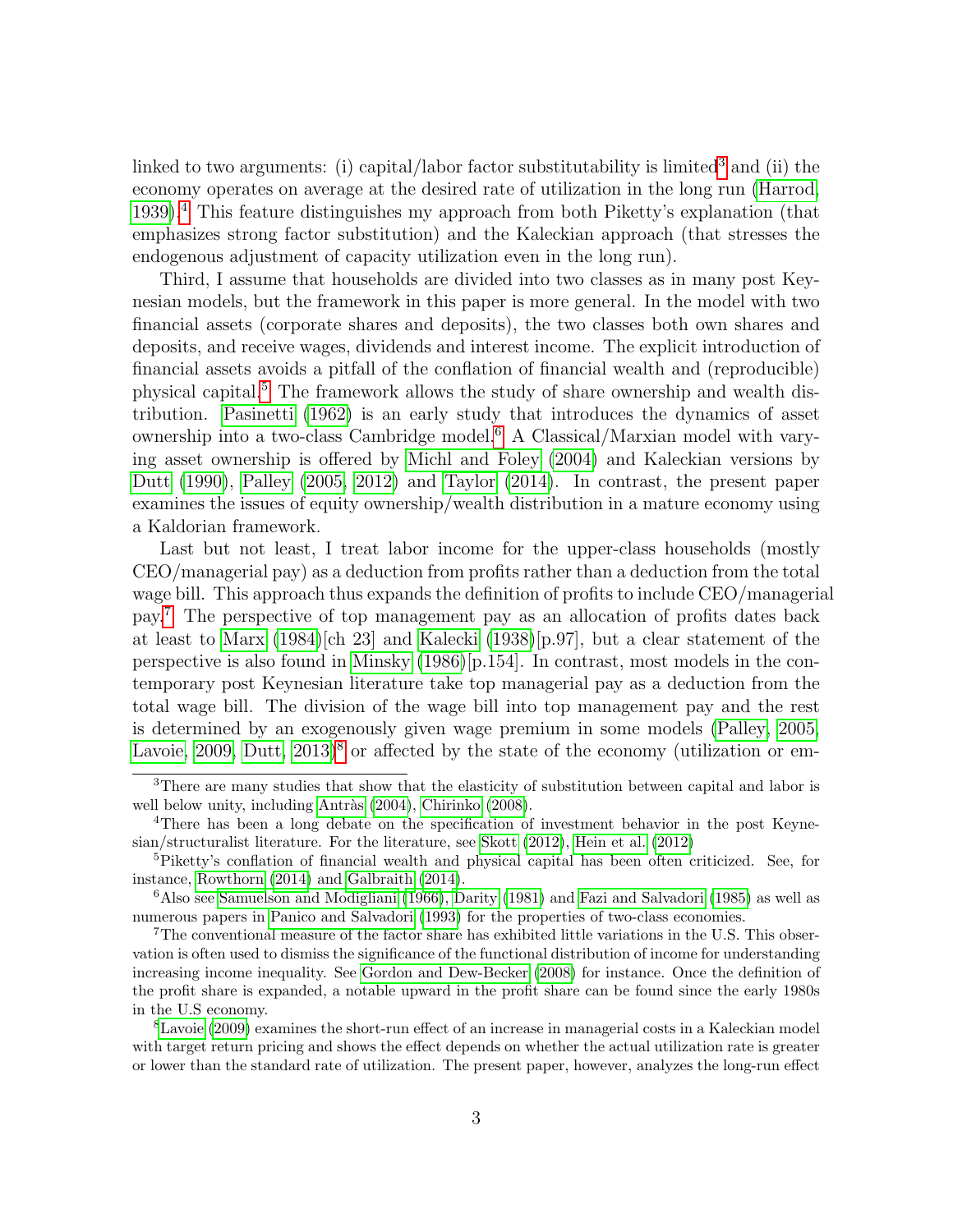ployment rates) in others [\(Palley, 2013b,](#page-26-8) [2014,](#page-26-9) [2015,](#page-26-10) [Tavani and Vasudevan, 2014\)](#page-27-4).[9](#page-5-0) The underlying framework of most models is predominantly Kaleckian where distributional changes can shift the long-run utilization rate permanently [\(Palley](#page-26-8) [\(2013b\)](#page-26-8)'s Kaldorian analysis is an exception). The perspective of taking top management income as an allocation of profits, as I will show, converts an otherwise-symmetric structure of two groups of households into one of the economies which have properties similar to those of Cambridge two-class economies: the movement of the income of the upper class households is closely aligned with the movement of the (expanded) profit share, while that of the rest with the movement of the wage share. Based on this feature, the upper class and the rest will be identified with 'capitalists' and 'workers' respectively throughout this paper.

The paper is structured as follows. Section 2 sets up the model of a corporate economy with two classes. Section 3 highlights the close relation between the functional and the social distribution of income. Section 4 presents main analytic results regarding the determination of income and wealth distribution. Section 5 offers some concluding remarks.

# 2 A model of a corporate economy with two social classes

The economy is assumed to be closed and thus various open economy complications are left out. The role of government is limited to setting the real interest rate at a constant level r with fiscal dimensions being assumed away. The labor force grows at a constant rate n. The introduction of exogenous technical progress is straightforward, but I assume the absence of technical progress throughout.

The long-run output-capital ratio is taken as exogenous, reflecting limited factor substitutability and a Harrodian long-run requirement that actual utilization remains at a structurally determined desired rate:

<span id="page-5-2"></span>
$$
\frac{Y}{K} = u^* \tag{1}
$$

where  $Y =$  aggregate output;  $K =$  aggregate capital stock. On steady growth paths, the growth rates of output and capital are equal to the natural rate:

<span id="page-5-1"></span>
$$
\hat{K} = \hat{Y} = n \tag{2}
$$

of managerial pay on income and wealth distribution under the assumption that utilization remains at the desired rate throughout.

<span id="page-5-0"></span><sup>9</sup>The neo-Kaleckian three-class model in [Palley](#page-26-10) [\(2015\)](#page-26-10) is more complicated. CEO/top managerial pay is a fraction of profits with the profit share itself exogenously determined by the degree of monopoly. The wage bill division between middle managers and workers, however, depends on the employment rate for workers. More specifically, a tight market condition for workers squeezes the middle managers' share of the total wage bill with keeping the profit share intact.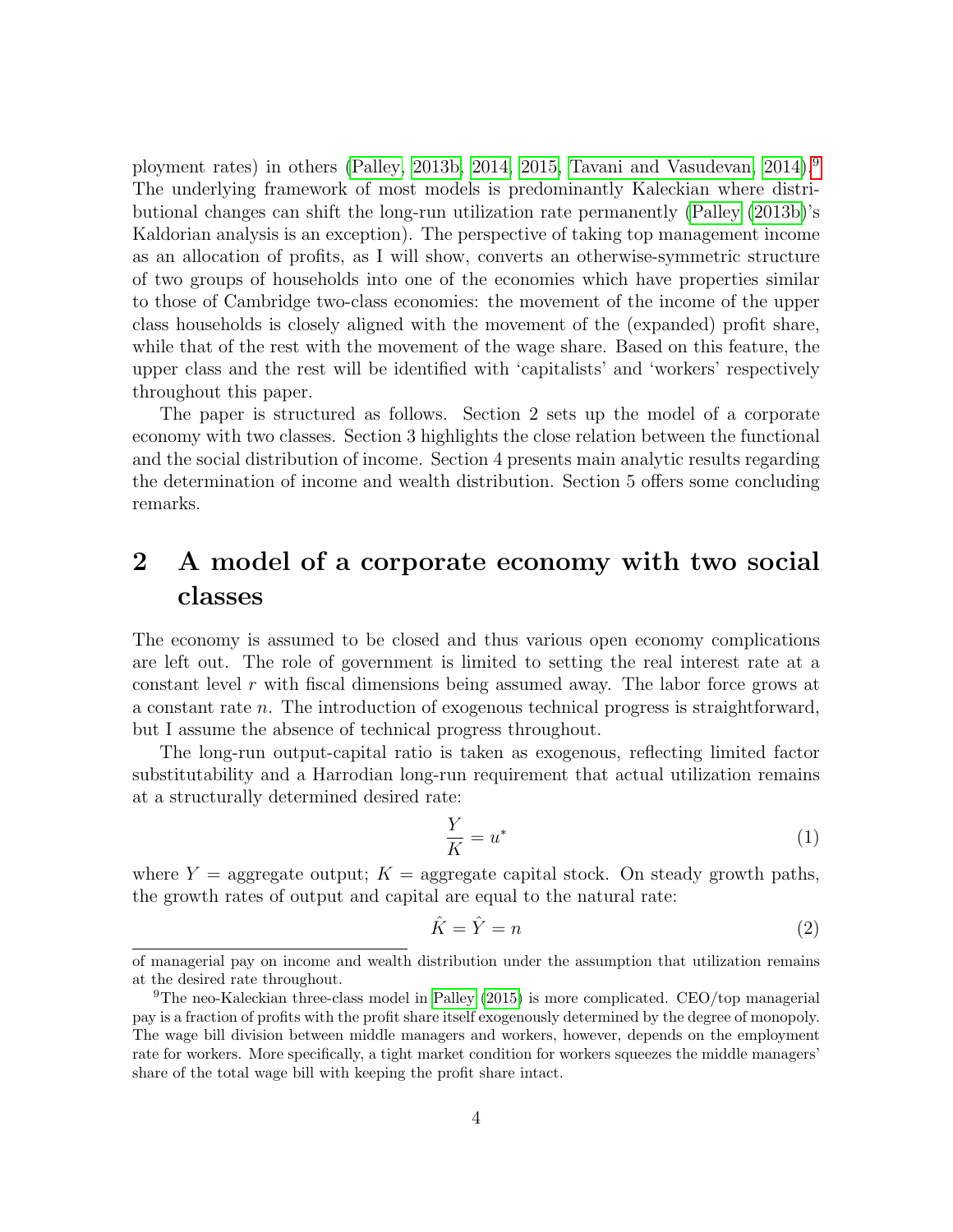where a hat over a variable refers to its growth rate.

[Kaldor](#page-24-0) [\(1955/56,](#page-24-0) [1957\)](#page-24-10) argued that the adjustment of income distribution, by making the aggregate saving rate endogenous, brings the warranted growth path into the line with the natural growth rate, but, curiously enough, he presented his 'Keynesian theory of distribution' based on the assumption of full employment. [Kaldor](#page-24-11) [\(1959\)](#page-24-11) later tried to justify the curious assumption but it would be fair to say he did not succeed and could not provide any unified theory that convincingly links his 'Keynesian theory of distribution' to the determination of employment. I do not assume full employment in this paper: the applicability of the Kaldorian distributional mechanism is not limited to the state of full employment. Note that the steady growth assumption [\(2\)](#page-5-1) does not imply full employment but only a constant employment rate (under exogenous technical progress), while the level of the employment rate is left undetermined.

There are at least two approaches that try to fill the lacuna in the Kaldor's theory. First, [Skott](#page-27-5) [\(1989,](#page-27-5) [2012\)](#page-27-2) introduces, along with a Harrodian investment function, the output expansion function that connects firms' pricing and production decisions to the state of labor market as well as the demand condition in the goods market.<sup>[10](#page-6-0)</sup> Skott shows how Harrodian investment behavior creates instability in the goods market and the feedback from the labor market turns the instability into the bounded fluctuations of the utilization and the accumulation rates around the desired utilization rate and the natural rate of growth, respectively. The focus on steady growth in this paper  $- (1)$  $- (1)$  and  $(2)$  – can be justified if the long-run average values of actual utilization and growth rates are approximately equal to  $u^*$  and n over the course of cyclical fluctuations.<sup>[11](#page-6-1)</sup> It should be noted that full employment does not follow from this framework: product market equilibrium and firms' decision to expand production jointly determine the employment rate.

Second, [Palley](#page-26-8) [\(2013b\)](#page-26-8) has recently proposed a Kaldorian model where the feedback from the labor market works through the technical progress function: an increase in the employment rate speeds up labor-saving technical progress as firms may have a strong incentive to innovate when labor is scarce. In addition, Palley assumes that the employment rate negatively affects aggregate saving: the unemployment rate may proxy for uncertainty and an increase in the unemployment rate thus leads to more precautionary saving. Given this structure, the steady state employment rate will be determined by the demand side as well as by the technical progress function. In the present paper, there is no technical progress and therefore the implications of the

<span id="page-6-0"></span><sup>&</sup>lt;sup>10</sup>Formally, Skott consider the output expansion function  $\hat{Y} = h(\pi, e)$  with  $h_{\pi} > 0$  and  $h_e \leq 0$ . Favorable demand conditions in the product market (high profit share  $\pi$ ) will tend to speed up output expansion whereas tight labor market conditions (high employment rate  $e$ ) constrain output expansion. A behavioral foundation of the specification is discussed in [Skott](#page-27-5) [\(1989\)](#page-27-5) in detail.

<span id="page-6-1"></span> $11$ It should be noted that a steady growth path may not even exist: some parameter configurations, along with a particular shape of the output expansion function, may not adimit steady growth in the capitalist economy.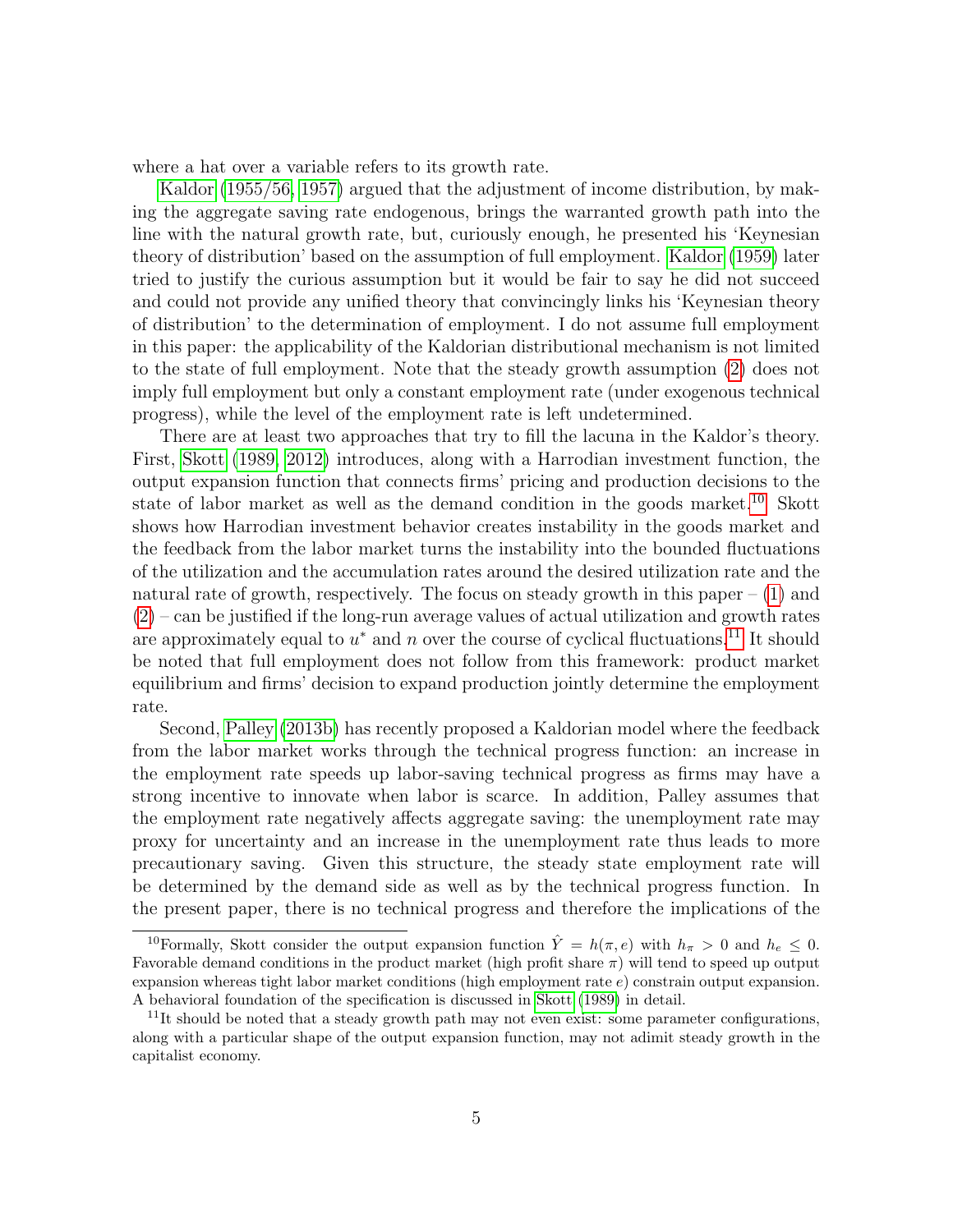Kaldorian distribution mechanism are independent of the issues regarding technical progress.

#### 2.1 Firms' financial decisions and managerial pay

The firms' budget constraint is written as

<span id="page-7-0"></span>
$$
pI + W_w + W_c + Div + iM = pY + v\dot{N} + \dot{M}
$$
\n<sup>(3)</sup>

where p is the price of output, I real investment,  $W_w$  wages to workers,  $W_c$  top managerial pay, Div dividends, i the nominal interest rate, M bank loans, Y real output,  $v$ the unit price of stocks, and  $N$  the number of stocks. A dot over a variable refers to the time derivative of the variable. Equation [\(3\)](#page-7-0) shows that the firms' sources of funds are sales revenue, nets equity issues and borrowing, out of which firms finance investment and pay wages to top managers and workers, dividends to shareholders, and interest on bank loans.

Firms play a central role in the distribution of national income into its different components. The excess of total revenue over wages to workers becomes gross profits Π:

$$
\Pi = pY - W_w \tag{4}
$$

or alternatively

<span id="page-7-3"></span>
$$
W_w = (1 - \pi)pY
$$
\n<sup>(5)</sup>

where  $\pi$  is the profit share, i.e., the ratio of gross profits to total revenue  $\pi \equiv \Pi/(pY)$ .

As stressed in the introductory section, I treat the labor income of the top income class as an allocation of profits. This approach implies that the definition of profits Π in this paper is broader than that of measured profits based on national accounts where CEO/managerial pay is registered as wages rather than profits.

Firms are assumed to pay a constant fraction  $\lambda$  of profits – net of depreciation and interest payments – to top managers as salaries and bonus.

<span id="page-7-2"></span><span id="page-7-1"></span>
$$
W_c = \lambda (\Pi - \delta pK - rM) \tag{6}
$$

The recent evidence that shows the increasing importance of labor income in the top income class [\(Piketty and Saez, 2003,](#page-26-0) [Mohun, 2006,](#page-25-8) [Bivens and Mishel, 2013\)](#page-23-6) may well be captured by an increase in  $\lambda$ .

The rest of surplus is broken into dividends and retained earnings

$$
Div = (1 - s_f)(1 - \lambda)(\Pi - \delta pK - rM)
$$
\n(7)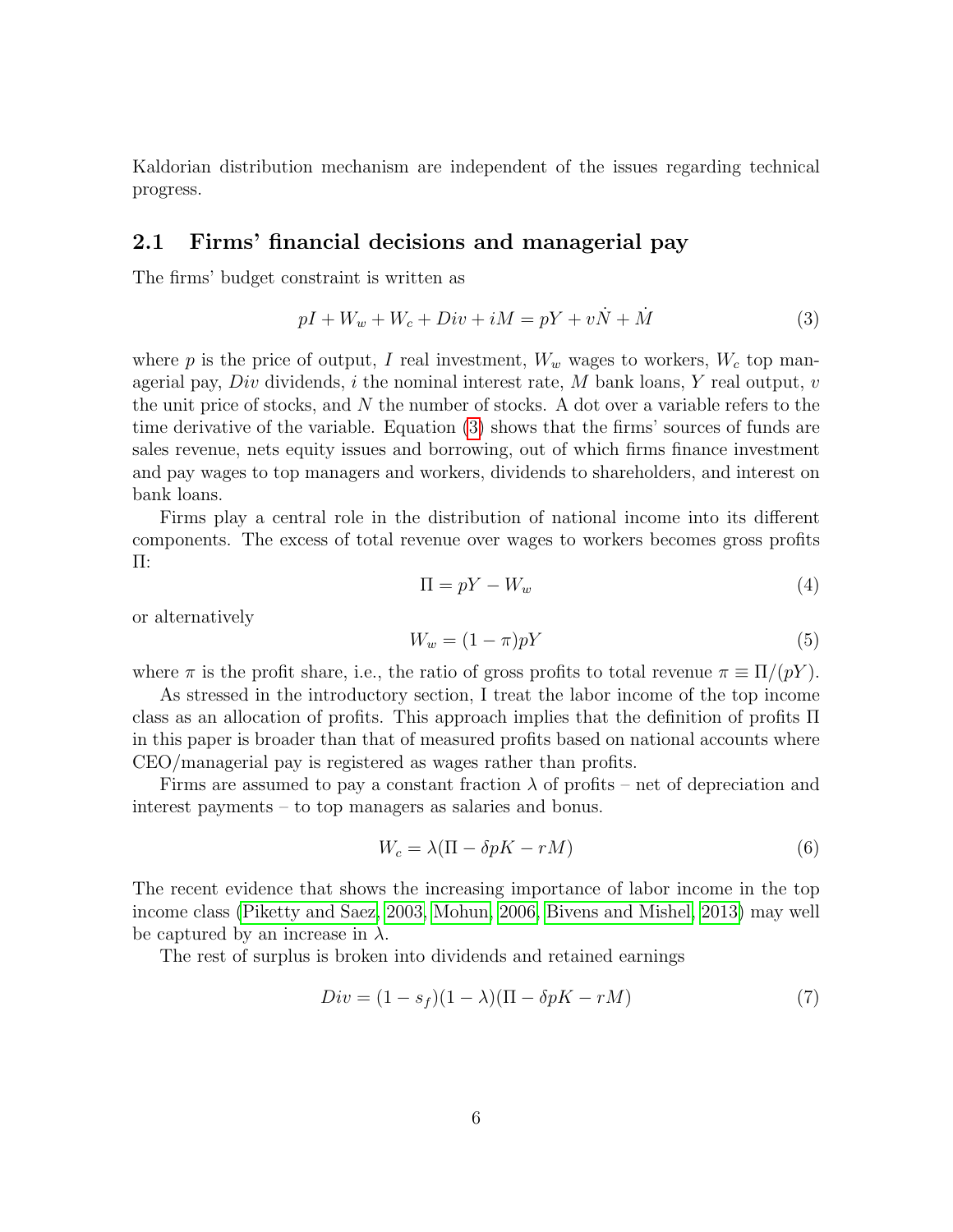where  $s_f$  is the retention rate.<sup>[12](#page-8-0)</sup>

In addition to the retention/dividend payout policy, firms make decision on equity financing policy. The equity issue policy is captured by an exogenous parameter,  $\hat{N}$ , the growth rate of the number of stocks.  $\hat{N}$  can be either positive or negative (or zero). A negative value of  $\hat{N}$  means the net acquisition of stocks by the firm sector from households (stock buybacks).

#### 2.2 Banks

The banking sector is modeled following an endogenous money perspective. Banks set the real interest rate on loans at  $r$ . Banks make loans to firms and accept deposits from households. I assume that the rate of interest on loans equals that on deposits, banks do not hold any other asset than loans, nobody holds cash, and banking does not incur costs other than the interest payments on depositors. Given these assumptions, banks do not make pure profits, their net worth equals zero, and the amount of loans granted then will return to the banking sector as deposits. The banking sector will be fully described by the exogenous real interest rate  $r$  and the following balance sheet relation:

<span id="page-8-4"></span>
$$
M = M_c + M_w \tag{8}
$$

where  $M_c$  and  $M_w$  are the level of deposits held by capitalists and workers, respectively.

#### 2.3 Capitalists and workers

Capitalists receive managerial compensation  $W_c$  as well as dividends  $Div_c$  and interest income  $iM_c$  and use their income to purchase consumer goods  $pC_c$  and acquire stocks and deposits,  $v \dot{N}_c$  and  $\dot{M}_c$ :

<span id="page-8-2"></span>
$$
pC_c + v\dot{N}_c + \dot{M}_c = W_c + Div_c + iM_c \tag{9}
$$

The workers' budget constraint can be written analogously as:

<span id="page-8-3"></span>
$$
pC_w + v\dot{N}_w + \dot{M}_w = W_w + Div_w + iM_w \tag{10}
$$

The stock market clearing condition<sup>[13](#page-8-1)</sup> is given by

<span id="page-8-5"></span>
$$
N = N_c + N_w \tag{11}
$$

<span id="page-8-0"></span><sup>&</sup>lt;sup>12</sup>The interest payments in the firms' decision on managerial pay and dividend payout,  $(6)$  and  $(7)$ , are evaluated at the (exogenous) real interest rate. Household interest incomes [\(17\)](#page-9-0) as a determinant of their saving/portfolio decisions are also valued at the real interest rate. Given these specifications, household consumption is not influenced by inflation. If the nominal rate is used to evaluate them instead, consumption will be affected by gains or losses from inflation under the assumption of the constant real interest rate, which will make the analysis unnecessarily complicated.

<span id="page-8-1"></span><sup>&</sup>lt;sup>13</sup>The role of the stock market for steady state equilibrium is discussed in Appendix.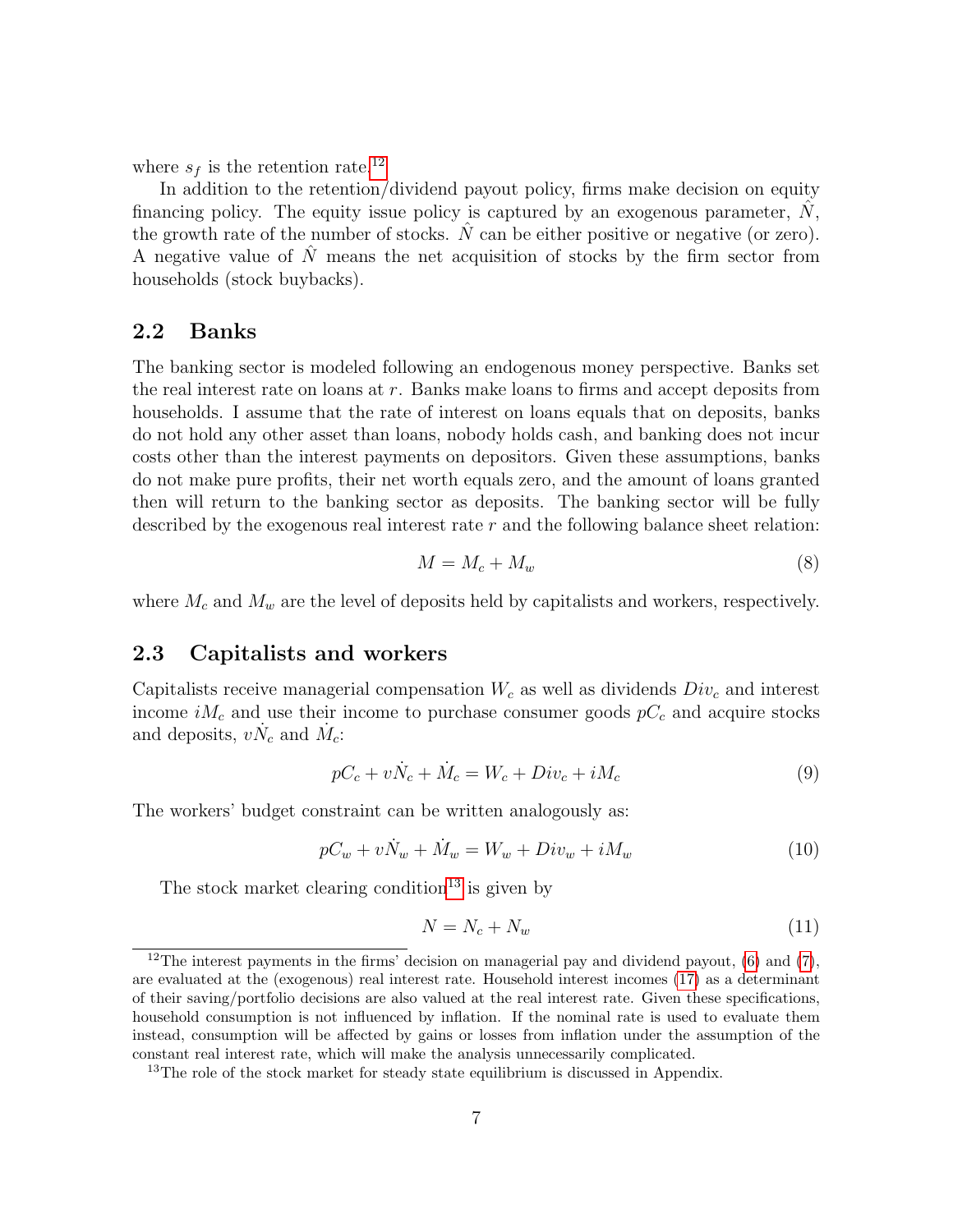Each class receives dividends from firms in proportion to their share of stock ownership. Let us denote the capitalist share of stocks as

<span id="page-9-5"></span><span id="page-9-4"></span><span id="page-9-2"></span>
$$
k \equiv \frac{N_c}{N}.\tag{12}
$$

Total dividend income is distributed to two classes accordingly:

$$
Div_c = k \cdot Div = k(1 - s_f)(1 - \lambda)(\Pi - \delta pK - rM)
$$
\n(13)

$$
Div_w = (1 - k) \cdot Div = (1 - k)(1 - s_f)(1 - \lambda)(\Pi - \delta pK - rM) \tag{14}
$$

Households' saving/portfolio behavior is specified in terms of their desired stock-flow ratios, as in [Skott](#page-27-6) [\(1981,](#page-27-6) [1989\)](#page-27-5) and [Skott and Ryoo](#page-27-7) [\(2008\)](#page-27-7):

$$
vN_j = \alpha_j pY_j \tag{15}
$$

<span id="page-9-3"></span>
$$
M_j = \beta_j p Y_j, \quad j = c, w \tag{16}
$$

where  $Y_j$ 's  $(j = c, w)$  are capitalist and workers' real income, i.e.,

<span id="page-9-0"></span>
$$
Y_j = (W_j + Div_j + rM_j)/p \tag{17}
$$

and  $\alpha_j$ 's and  $\beta_j$ 's are the ratios of stock and deposit holdings to income that each class desires to achieve, respectively. It is assumed that these ratios are attained in steady growth. The desired stock-flow ratios may depend on a number of variables such as the rates of return on various assets and the level and the growth rate of incomes, but comparative statics are particularly simple and transparent if those ratios are taken as exogenous. The results with exogenous stock-flow ratios will carry over to the general case with variable ratios if the effects from induced changes in the ratios are relatively small.<sup>[14](#page-9-1)</sup> I will assume that  $\alpha_j$ 's and  $\beta_j$ 's are exogenous throughout this paper, leaving the cases with endogenous stock-flow ratios for a future study. Another advantage of this approach is that the data on stock-flow ratios are readily obtained from the balance sheets and income data, although the availability of the data on the types of stock-flow ratios relevant for particular theoretical and empirical purposes may vary from case to case.

Given the workers' and capitalists' stock-flow ratios, the aggregate wealth-income ratio will be determined by the stock-flow ratios and the income distribution between workers and capitalists:

$$
\frac{vN + M}{pY} = \sum_{j=w,c} \frac{vN_j + M_j}{pY} = \sum_{j=w,c} (\alpha_j + \beta_j) \frac{Y_j}{Y}
$$
(18)

<span id="page-9-1"></span><sup>&</sup>lt;sup>14</sup>[Skott](#page-27-6) [\(1981,](#page-27-6) [1989\)](#page-27-5) introduced the stock-flow specification of saving/portfolio behavior. [Skott and](#page-27-7) [Ryoo](#page-27-7) [\(2008\)](#page-27-7) apply this approach to the study of financialization and find that the effects of financial changes on macroeconomic performance through induced changes in the ratios are small in various models including [Lavoie and Godley](#page-25-9) [\(2001/02\)](#page-25-9) and [Godley and Lavoie](#page-24-12) [\(2007\)](#page-24-12).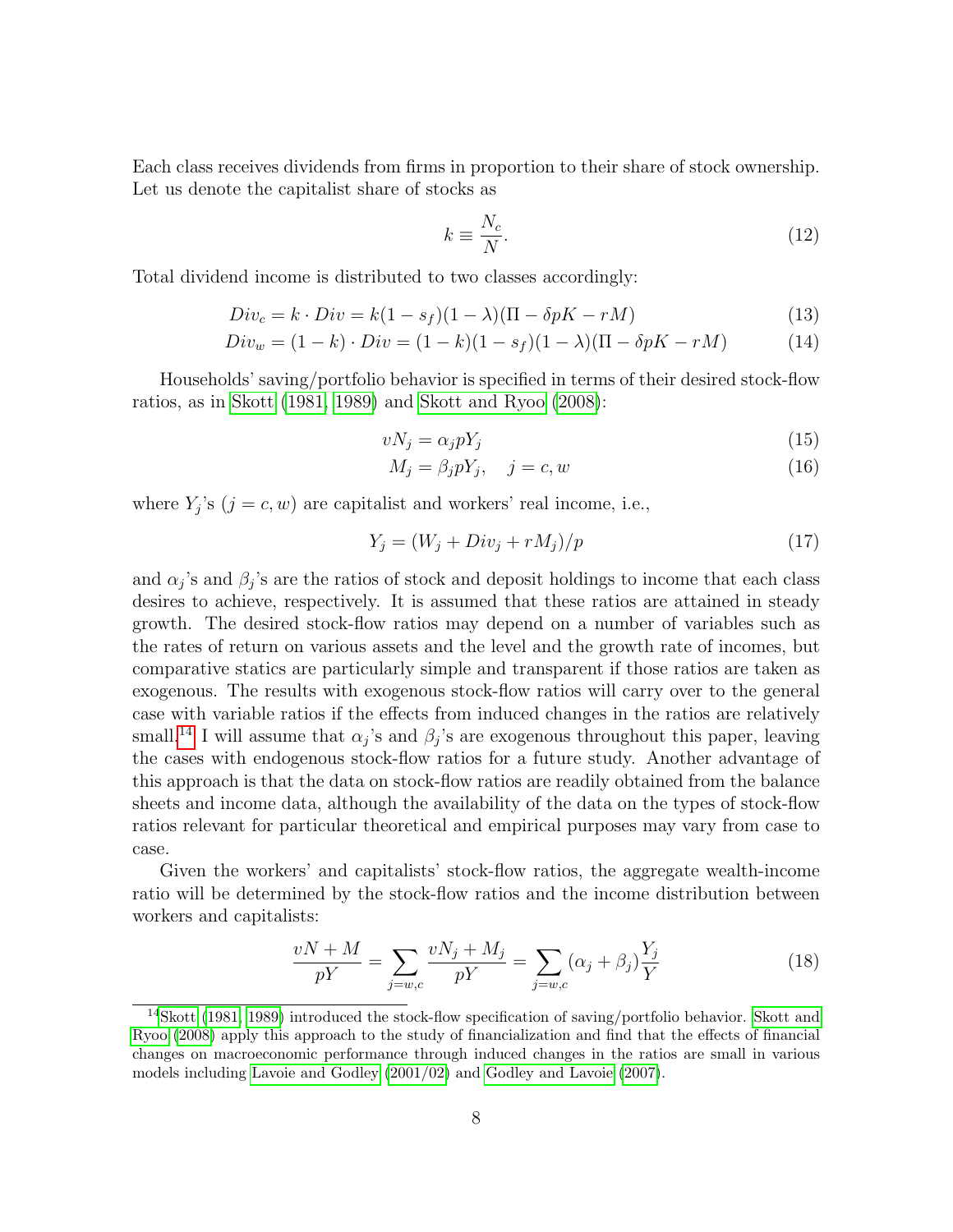As shown later, income distribution is endogenously determined by a number of factors, including firms' financial behavior, the share of managerial pay, households' saving behavior and the natural rate of growth. The aggregate wealth-income ratio will be influenced by them, accordingly.

The stock-flow ratios [\(15\)](#page-9-2) and [\(16\)](#page-9-3) have immediate implications for consumption behavior. Together with the budget constraints [\(9\)](#page-8-2) and [\(10\)](#page-8-3), they can be used to derive steady-growth consumption functions. On a steady growth path, the share of stock ownership  $k$  is constant and, therefore, the growth rates of the number of stocks owned by each class should be uniform:  $\hat{N}_c = \hat{N}_w = \hat{N}$ . A steady state also requires the respective income share of workers and capitalists to be constant. Moreover, the growth rate of real income  $Y_c$  and  $Y_w$  should be the same as the natural rate of growth n, i.e.,  $\hat{Y}_c = \hat{Y}_w = n$ . Given these requirements, [\(15\)](#page-9-2), [\(16\)](#page-9-3), [\(9\)](#page-8-2), [\(10\)](#page-8-3) and [\(17\)](#page-9-0) yield steady-growth consumption functions for workers and capitalists:

$$
C_j = (1 - \alpha_j \hat{N} - \beta_j n) Y_j, \quad j = c, w \tag{19}
$$

The specific form of the consumption functions has a straightforward interpretation. Household savings take the form of newly acquired financial assets. Since the financial stock-flow ratios are constant along steady-growth paths, the ratio of newly purchased stocks to household income is fully determined by the product of the rate of new issues of equity by firms and the stocks/income ratio,  $\alpha_j \tilde{N}$ , and that of newly acquired deposits is by the product of the steady-growth rate of deposits and the deposits/income ratio,  $\beta_j$ n. The sum of  $\alpha_j N$  and  $\beta_j n$  can be interpreted as the saving rate of class j, i.e.,  $s_j \equiv \alpha_j \hat{N} + \beta_j n^{15}$  $s_j \equiv \alpha_j \hat{N} + \beta_j n^{15}$  $s_j \equiv \alpha_j \hat{N} + \beta_j n^{15}$  Using this short-hand notation, the consumption functions can be rewritten as

$$
C_j = (1 - s_j)Y_j \quad j = c, w \tag{20}
$$

Empirical studies show that the rich have saving rates typically higher than the poor [\(Carroll, 1998\)](#page-23-7) and I will assume  $s_c > s_w^{16}$  $s_c > s_w^{16}$  $s_c > s_w^{16}$ . It should be noted, however, that the assumption is not always necessary for the Kaldorian analysis when there exists corporate saving. $17$ 

It will be convenient to introduce some additional notations. The sum of top management pay and dividends of capitalist households is proportional to the profits net of depreciation and firms' interest payments:

$$
W_c + Div_c = [\lambda + (1 - s_f)(1 - \lambda)k](\Pi - \delta pK - rM)
$$

<span id="page-10-0"></span><sup>&</sup>lt;sup>15</sup>This should not be confused with short-run saving rates. The definition of  $s_j$  is based on steadystate assumptions.

<span id="page-10-1"></span><sup>&</sup>lt;sup>16</sup>Using the definition of s<sub>c</sub> and s<sub>w</sub>, the assumption s<sub>c</sub> > s<sub>w</sub> implies a restriction that  $\alpha_c \hat{N} + \beta_c n$  >  $\alpha_w N + \beta_w n$ .

<span id="page-10-2"></span><sup>&</sup>lt;sup>17</sup>One may recall that Kaldor's original justification for high saving out of profits was based on the existence of corporate saving, rather than the difference in personal saving rates between capitalists and workers [\(Kaldor, 1955/56,](#page-24-0) [1966\)](#page-24-1).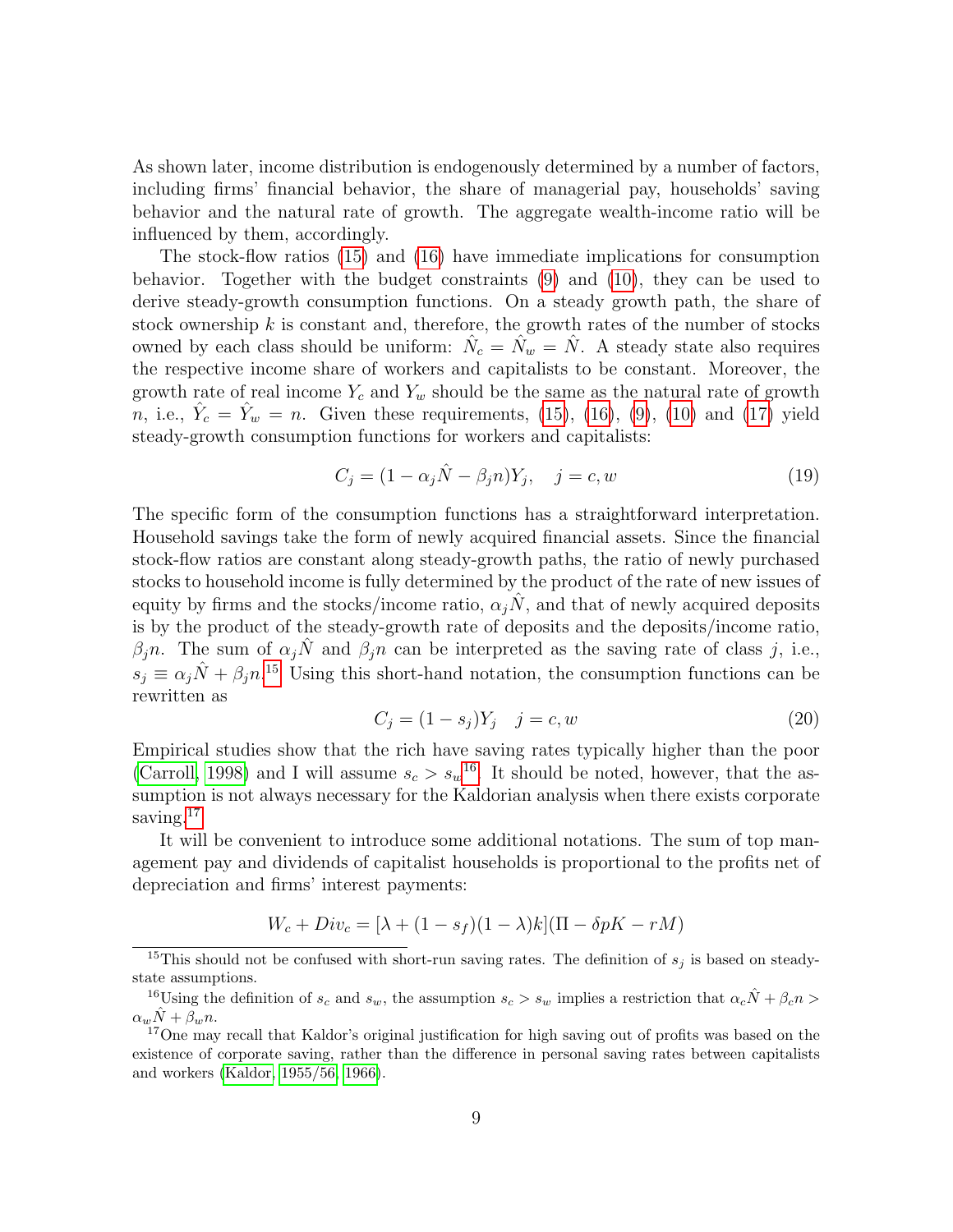Let us define

$$
a(k) \equiv \lambda + (1 - s_f)(1 - \lambda)k \tag{21}
$$

 $a(k)$  represents the fraction of net profits that are distributed to capitalist households in the form of managerial pay and dividends.  $a(k)$  refers to the capitalist share of (net) profits. The capitalist share of profits is positively related to their share of stock ownership k. It is increasing in the share of managerial pay in net profits  $\lambda$  and decreasing in the firms' retention rate.

Next consider the sum of top management pay and *total* dividends:

$$
W_c + Div_c + Div_w = [\lambda + (1 - s_f)(1 - \lambda)](\Pi - \delta pK - rM)
$$
  
= 
$$
[1 - s_f(1 - \lambda)](\Pi - \delta pK - rM)
$$

The term  $1-s<sub>f</sub>(1-\lambda)$  can be seen as the firms' gross payout ratio (including managerial pay). I will call  $s_f(1-\lambda)$  the effective retention rate and denote it as

$$
s_f^* \equiv s_f(1 - \lambda). \tag{22}
$$

### 3 Functional and social distribution of income

Note that the two types of households introduced in the previous section are symmetric except the treatment of the labor income of one class as an allocation of profits. It is this treatment that breaks the symmetry of two classes. This section shows that treating the labor income of one class as an allocation of profits produces the close alignment between functional income distribution (the respective shares of profits and wages,  $\pi$ ) and social distribution of income (income claims of social classes, i.e.,  $Y_c$  and  $Y_w$ )., thereby making the economy akin to Kaldor/Pasinetti-type economies.

For a given state of functional income distribution and stock ownership ( $\pi$  and  $k$ ), there exists a unique level of income for each class  $y_c$  and  $y_w$  that is consistent with given deposit-income ratios  $\beta_c$  and  $\beta_w$  where  $y_c \equiv Y_c/K$  and  $y_w \equiv Y_w/K^{18}$  $y_w \equiv Y_w/K^{18}$  $y_w \equiv Y_w/K^{18}$ . Using [\(5\)](#page-7-3)- $(6)$ ,  $(8)$  and  $(13)$ – $(17)$ , after appropriate substitution and normalization, the (unique) mapping from the profit share to the distributive shares of capitalists and workers can be written as (see Appendix):

<span id="page-11-2"></span><span id="page-11-1"></span>
$$
y_c(\pi_n, k) = \frac{a(k)(\pi_n - \beta_w r)u_n}{a(k)(\beta_c - \beta_w)r + (1 - \beta_c r)(1 - s_f^*\beta_w r)}
$$
(23)

$$
y_w(\pi_n, k) = \frac{[(1 - \beta_c r)(1 - s_f^* \pi_n) - a(k)(\pi_n - \beta_c r)]u_n}{a(k)(\beta_c - \beta_w)r + (1 - \beta_c r)(1 - s_f^* \beta_w r)}
$$
(24)

where  $u_n$  is net output,  $u_n \equiv u^* - \delta$ , and  $\pi_n$  is the share of net profit in net output,  $\pi_n \equiv \frac{\pi u^* - \delta}{u^* - \delta}$  $\frac{nu^*-\delta}{u^*-\delta}$ . It is readily seen from [\(23\)](#page-11-1) and [\(24\)](#page-11-2) that the capitalist income is increasing

<span id="page-11-0"></span><sup>&</sup>lt;sup>18</sup>All real variables will be normalized by K and all nominal variables by  $pK$  from now on.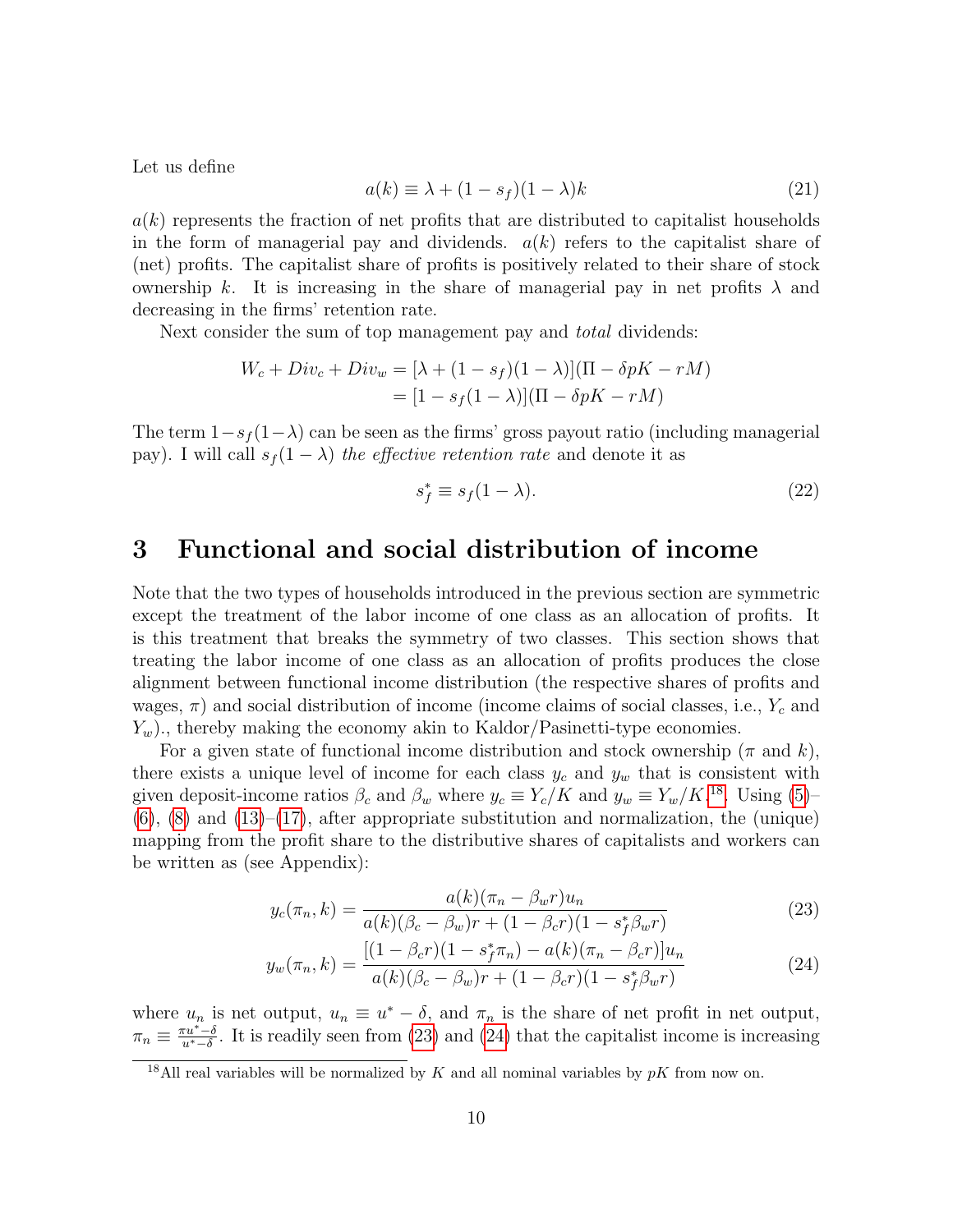but the workers' income is decreasing in the net profit share.<sup>[19](#page-12-0)</sup> The positive effect of changes in the profit share on the capitalist income comes primarily from increases in managerial pay and dividend income.

An increase in the profit share reduces wages for workers but this reduction in income will be partially compensated by an increase in dividends. The overall effect will be negative but the precise magnitude depends on the required adjustments in deposit holdings (and the level of firms' debt).

It is also clear from [\(23\)](#page-11-1) and [\(24\)](#page-11-2) that a shift in stock ownership toward capitalists, a rise in k, increases the capitalists' income share but decreases the workers' share.

With the profit share and the share of stock ownership given, the capitalist and workers' incomes are influenced by changes in the firm's retention policy, the share of managerial compensation, the real interest rate, and household saving behavior reflected in  $\beta_j$ 's. Changes in the income of the classes in turn affect aggregate demand, which generates induced changes in the profit share as well as the state of stock ownership. The next section turns to how the profit share and the distribution of income and wealth between the two classes are determined endogenously by the parameters of the model.

### 4 Aggregate demand and distribution

The condition for the equilibrium in the goods market is given by

<span id="page-12-2"></span>
$$
(1 - s_c)y_c(\pi_n, k) + (1 - s_w)y_w(\pi_n, k) + n = u_n
$$
\n(25)

where  $s_i \equiv \alpha_i \hat{N} + \beta_i n$ . The profit share adjusts to clear the goods market. The stability of the adjustment process will be ensured if the level of aggregate demand is decreasing in the profit share. The required condition is given by

<span id="page-12-1"></span>
$$
(1 - s_c)\frac{\partial y_c}{\partial \pi_n} + (1 - s_w)\frac{\partial y_w}{\partial \pi_n} < 0 \tag{26}
$$

i.e., the increase in capitalist consumption caused by a marginal increase in the profit share does not fully compensate for the reduction of the workers' consumption. Using [\(23\)](#page-11-1) and [\(24\)](#page-11-2), condition [\(26\)](#page-12-1) can be rewritten as

$$
(s_c - s_w)a(k) + (1 - s_w)(1 - \beta_c r)s_f^* > 0
$$
\n(27)

The assumption  $s_c \geq s_w$  is sufficient for this condition to be met. Under condition [\(26\)](#page-12-1), substituting [\(23\)](#page-11-1) and [\(24\)](#page-11-2) in [\(25\)](#page-12-2) and solving the result for  $\pi_n$  gives us the equilibrium

<span id="page-12-0"></span> $19$ The denominator of the expressions is positive for all plausible values.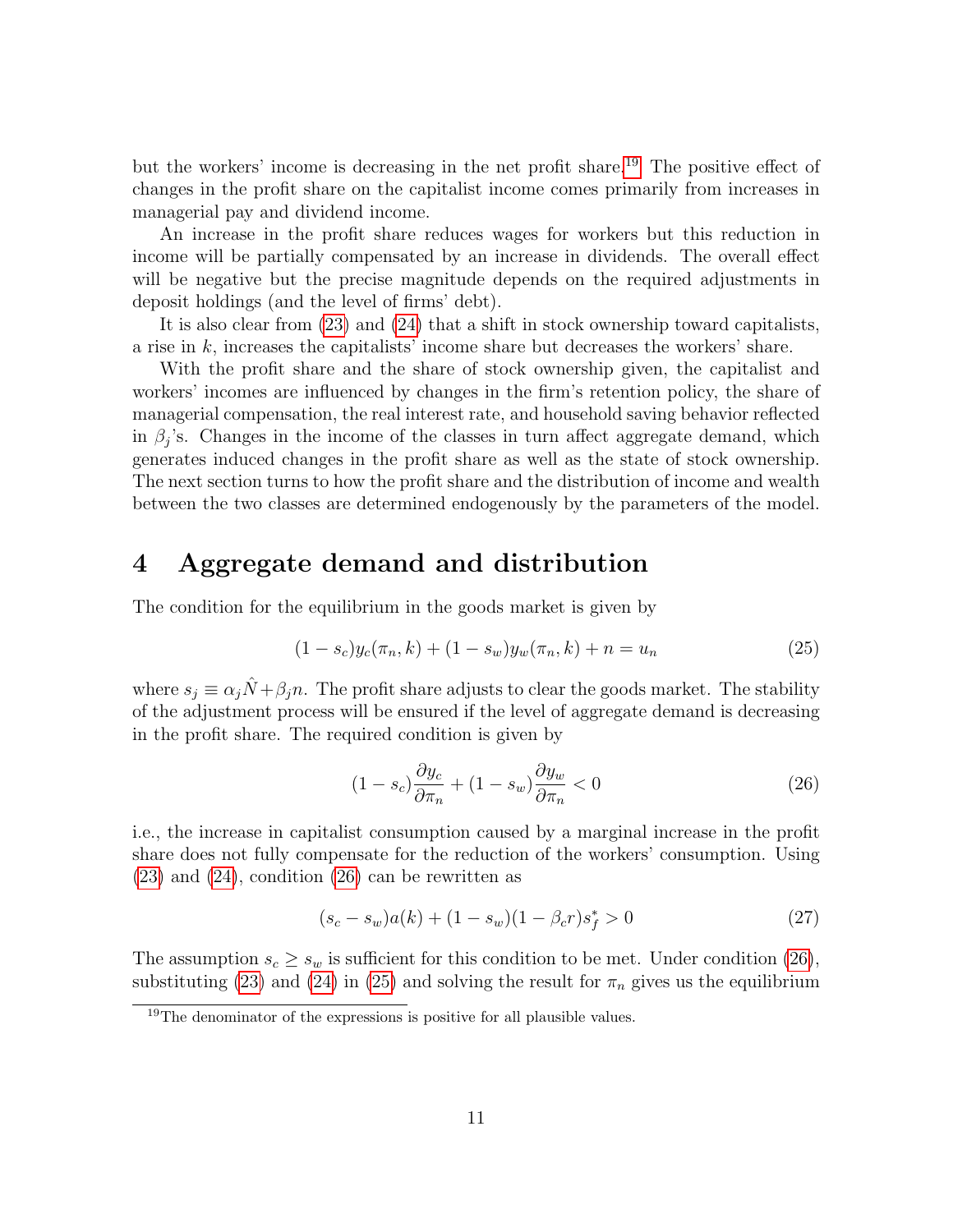profit share for any given level of  $k^{20}$  $k^{20}$  $k^{20}$ :

<span id="page-13-1"></span>
$$
\pi_n^*(k) = \frac{(\iota - s_w)[a(k)(\beta_c - \beta_w)r + (1 - \beta_c r)(1 - s_f^*\beta_w r)]}{(s_c - s_w)a(k) + (1 - s_w)(1 - \beta_c r)s_f^*} + \beta_w r
$$
\n(28)

where  $\iota$  is the share of net investment in net output,  $\iota \equiv n/u_n$ . Once the Kaldorian mechanism determines the equilibrium profit share for a given state of stock ownership distribution  $(k)$  via equation [\(28\)](#page-13-1), the division of income between capitalists and workers is also determined as a function of k. Substituting  $(28)$  back into  $(23)$  and  $(24)$  gives us:

$$
y_c(\pi_n^*(k), k) = \frac{a(k)(\iota - s_w)u_n}{(s_c - s_w)a(k) + (1 - s_w)(1 - \beta_c r)s_f^*}
$$
(29)

$$
y_w(\pi_n^*(k), k) = \frac{[a(k)(s_c - \iota) + (1 - \iota)(1 - \beta_c r)s_f^*]u_n}{(s_c - s_w)a(k) + (1 - s_w)(1 - \beta_c r)s_f^*}
$$
(30)

The capitalists ' income [\(29\)](#page-13-2) will be strictly positive if and only if

<span id="page-13-4"></span><span id="page-13-3"></span><span id="page-13-2"></span>
$$
t > s_w,\tag{31}
$$

i.e., the workers' saving rate should not be too large. If the condition is violated, the equilibrium profit share will be too low, the capitalists' income will vanish. This is the familiar viability condition for a two-class economy in the Pasinetti model [\(Pasinetti,](#page-26-3) [1962,](#page-26-3) [Samuelson and Modigliani, 1966\)](#page-27-3).

The workers' income [\(30\)](#page-13-3), on the other hand, will be positive for all possible states of stock ownership distribution if

<span id="page-13-5"></span>
$$
a(1)(s_c - \iota) + (1 - \iota)(1 - \beta_c r)s_f^* > 0.
$$
\n(32)

Note that the workers' income  $(30)$  decreases as the capitalists' share of stocks  $(k)$  rises. If the workers' income is positive when all stocks are owned by capitalists  $(k = 1)$ , then it will be positive for any other  $k \in [0, 1]$ , too.

Assuming  $(31)$  and  $(32)$  are met and denoting as x the ratio of the capitalists' to the workers' income (the degree of income inequality), equations [\(29\)](#page-13-2) and [\(30\)](#page-13-3) give us

$$
\rho_n \equiv \pi u^* - \delta = \frac{n}{s^*_{\pi}}
$$

where  $s^*_{\pi} \equiv [s^*_{f}(1-\beta_c r) + (1-s^*_{f})(\alpha_c \hat{N} + \beta_c n)]/(1-s^*_{f} \beta_c r)$ . Note that  $s^*_{\pi}$  is affected by  $s^*_{f}$ ,  $\hat{N}$ ,  $\alpha_c$ ,  $\beta_c$ , r and n.

<span id="page-13-0"></span> $20(28)$  $20(28)$  is a generalized version of the Cambridge equation. If the workers' propensity to save is zero (i.e.,  $\alpha_w = \beta_w = 0$ ) and the expression [\(28\)](#page-13-1) is reduced to a simple version of the Cambridge equation, i.e., the profit rate is determined by the growth rate divided by the saving propensity out of profits: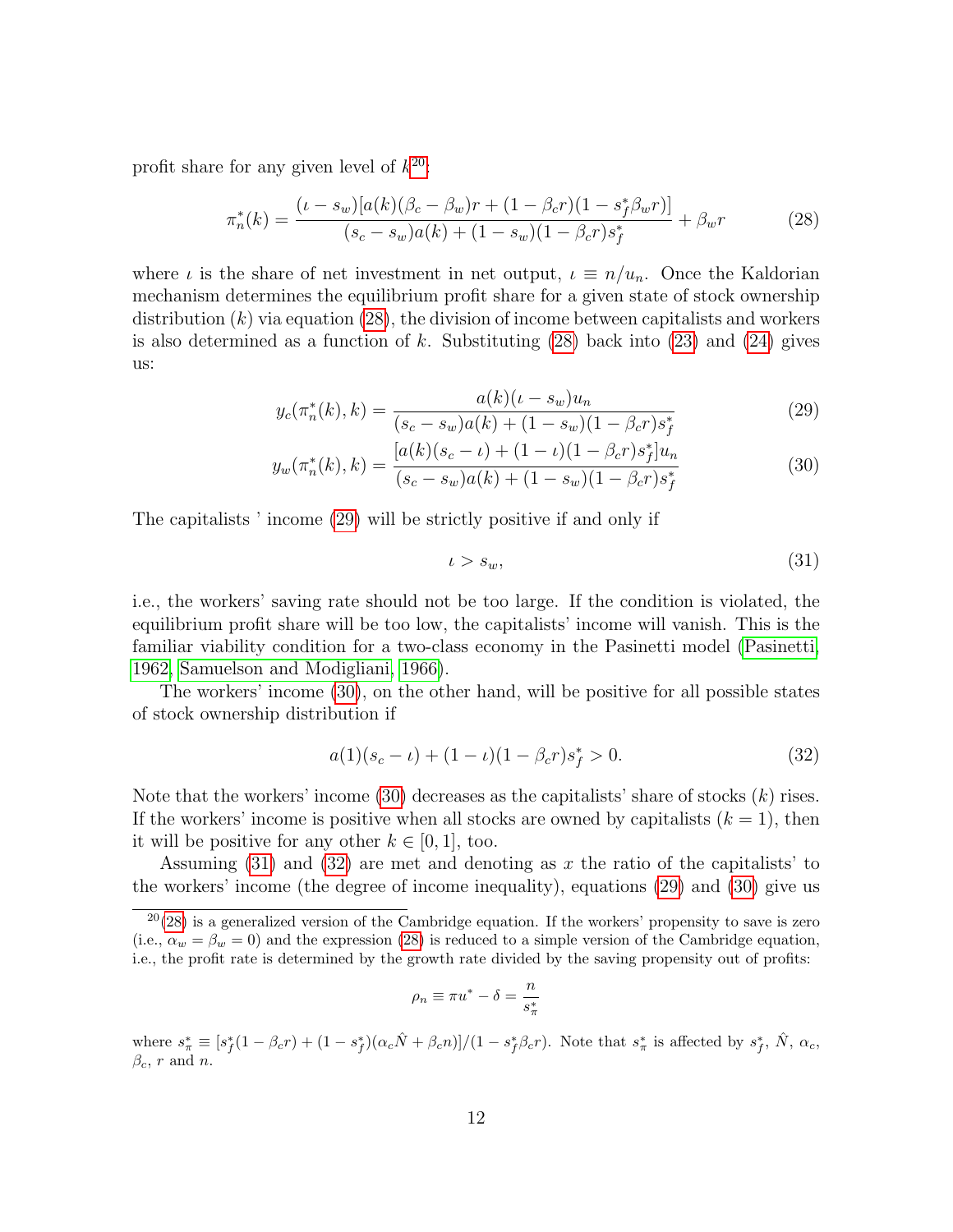one relation between income and wealth distribution

<span id="page-14-0"></span>
$$
x \equiv \frac{y_c(\pi_n^*(k), k)}{y_w(\pi_n^*(k), k)} = \frac{(\iota - s_w)a(k)}{(s_c - \iota)a(k) + (1 - \iota)(1 - \beta_c r)s_f^*}
$$
  

$$
\equiv F(k; \lambda, s_f, \hat{N}, \alpha_c, \alpha_w, \beta_c, \beta_w, n, r, u^*)
$$
(33)

Equation [\(33\)](#page-14-0) shows that the degree of income inequality depends on inequality in stock ownership and a number of parameters in this model. A shift in stock ownership toward capitalists raises their income share relative to workers by increasing their share of dividend income, i.e.,  $F'(k) > 0$ .

The other relation between x and k is given by ownership equilibrium. Using the definition of k and  $\alpha_j$ 's:

<span id="page-14-1"></span>
$$
k = \frac{vN_c}{vN_c + vN_w} = \frac{\alpha_c pY_c}{\alpha_c pY_c + \alpha_w pY_w} = \frac{\frac{\alpha_c}{\alpha_w}x}{\frac{\alpha_c}{\alpha_w}x + 1} \equiv G\left(x; \frac{\alpha_c}{\alpha_w}\right)
$$
(34)

The capitalists' share of stocks is uniquely determined by income distribution between classes. Given the constant stocks/income ratios  $\alpha_c$  and  $\alpha_w$ , an increase in the capitalists' income relative to workers raises the capitalists' stock holdings relative to the workers' stocks, i.e.,  $G'(x) > 0$ .

On any steady growth path, the two relations [\(33\)](#page-14-0) and [\(34\)](#page-14-1) must be mutually consistent. The steady growth value of the capitalist share of stocks is the fixed point of  $G(F(k))$ , i.e.,

$$
k^* = G(F(k^*)).
$$
\n(35)

Appendix shows that there exists a unique solution  $k^* \in (0,1)$  under the assumptions [\(31\)](#page-13-4) and [\(32\)](#page-13-5).

The solution for k then fully determines the profit share as well as the income distribution between workers and capitalists via [\(28\)](#page-13-1) and [\(33\)](#page-14-0). The capitalists' share of wealth is also easily obtained using  $(15)$  and  $(16)$ :

<span id="page-14-2"></span>
$$
\frac{vN_c + M_c}{vN_c + M_c + vN_w + M_w} = \frac{(\alpha_c + \beta_c)x^*}{(\alpha_c + \beta_c)x^* + (\alpha_w + \beta_w)}.
$$
\n(36)

The expression [\(36\)](#page-14-2) shows that for given stock-flow ratios, any factor that increases income inequality  $x^*$  will also raise wealth inequality.

Figure [1](#page-15-0) illustrates the determination of income distribution and stock ownership in the steady state. The  $FF$  curve – 'income distribution curve' – depicts the level of the workers' income relative to capitalists' determined by the Kaldorian mechanism for each state of stock ownership, equation [\(33\)](#page-14-0). The  $GG$  curve – 'stock ownership distribution curve' – represents the distribution of stock ownership implied by desired stock-income ratios at each state of income distribution, equation [\(34\)](#page-14-1). Given the functional form of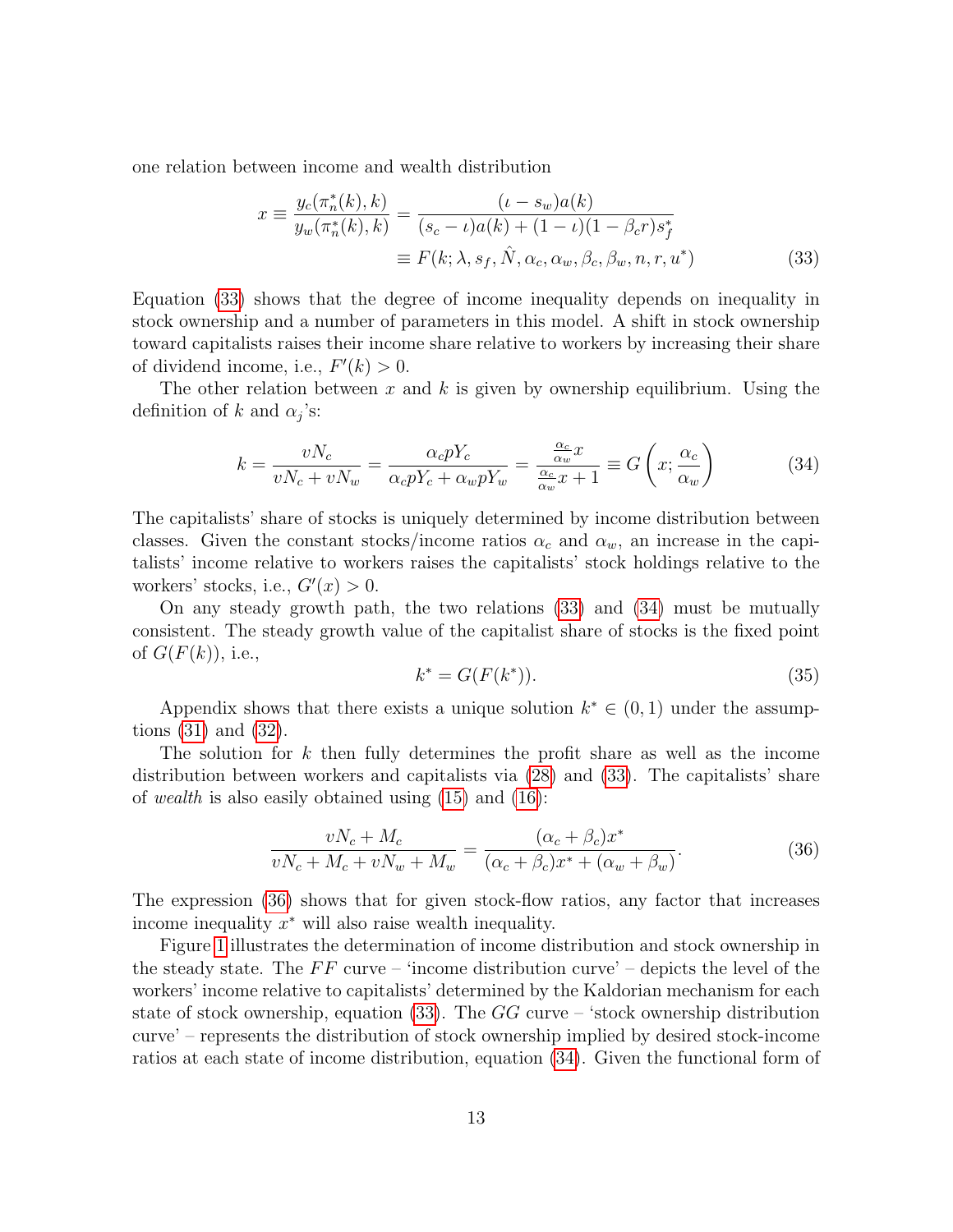

<span id="page-15-0"></span>Figure 1: Income distribution and stock ownership in the steady state

[\(33\)](#page-14-0) and [\(34\)](#page-14-1) and assumptions [\(31\)](#page-13-4) and [\(32\)](#page-13-5), the stock-ownership distribution curve  $GG$  is steeper than the income distribution curve  $FF$  at the intersection (see Appendix).

Macroeconomic implications of parametric changes for income and wealth distribu-tion can be readily derived. A visual inspection of [\(33\)](#page-14-0) and [\(34\)](#page-14-1) reveals that  $s_f$ ,  $\lambda$ ,  $\dot{N}$ ,  $\beta_c$  and  $\beta_w$  and n shifts only the income distribution curve FF whereas stocks/income ratios  $\alpha_c$  and  $\alpha_w$  affect both curves. Comparative statics regarding  $\alpha_c$  and  $\alpha_w$  result in various cases depending on the pattens of the shift in both relations.

Formally, the long-run effects of any parameter  $z \in \{s_f, \lambda, \hat{N}, \beta_c, \beta_w, n, \alpha_c, \alpha_w\}$  on equilibrium income and stock-ownership distribution  $x^*$  and  $k^*$  are represented by

$$
\frac{dx^*}{dz} = \frac{\frac{\partial F}{\partial z} + F'(k^*) \frac{\partial G}{\partial z}}{1 - F'(k^*) G'(x^*)}
$$
(37)

$$
\frac{dk^*}{dz} = \frac{\frac{\partial G}{\partial z} + G'(x^*) \frac{\partial F}{\partial z}}{1 - F'(k^*) G'(x^*)}
$$
(38)

The denominator is always positive because the income distribution curve  $(FF)$  is flatter than the stock-ownership distribution curve  $(GG)$ . Therefore, for the parameters that only shifts the income distribution curve  $FF$  (i.e.,  $s_f$ ,  $\lambda$ ,  $\hat{N}$ ,  $\beta_c$  and  $\beta_w$  and n), the sign of  $\frac{dx^*}{dz}$  and  $\frac{dk^*}{dz}$  immediately follows that of  $\frac{\partial F}{\partial z}$  because  $\frac{\partial G}{\partial z} = 0$ . In other words, any factor that increases the capitalists' share of income for a given  $k$  will shift up the income distribution curve from  $FF^0$  to  $FF^1$ . In the new steady state  $E^1$  the capitalists' share of income and wealth both will increase (see Figure [2\)](#page-16-0). The effect on the income distribution curve of those parameters are as follows: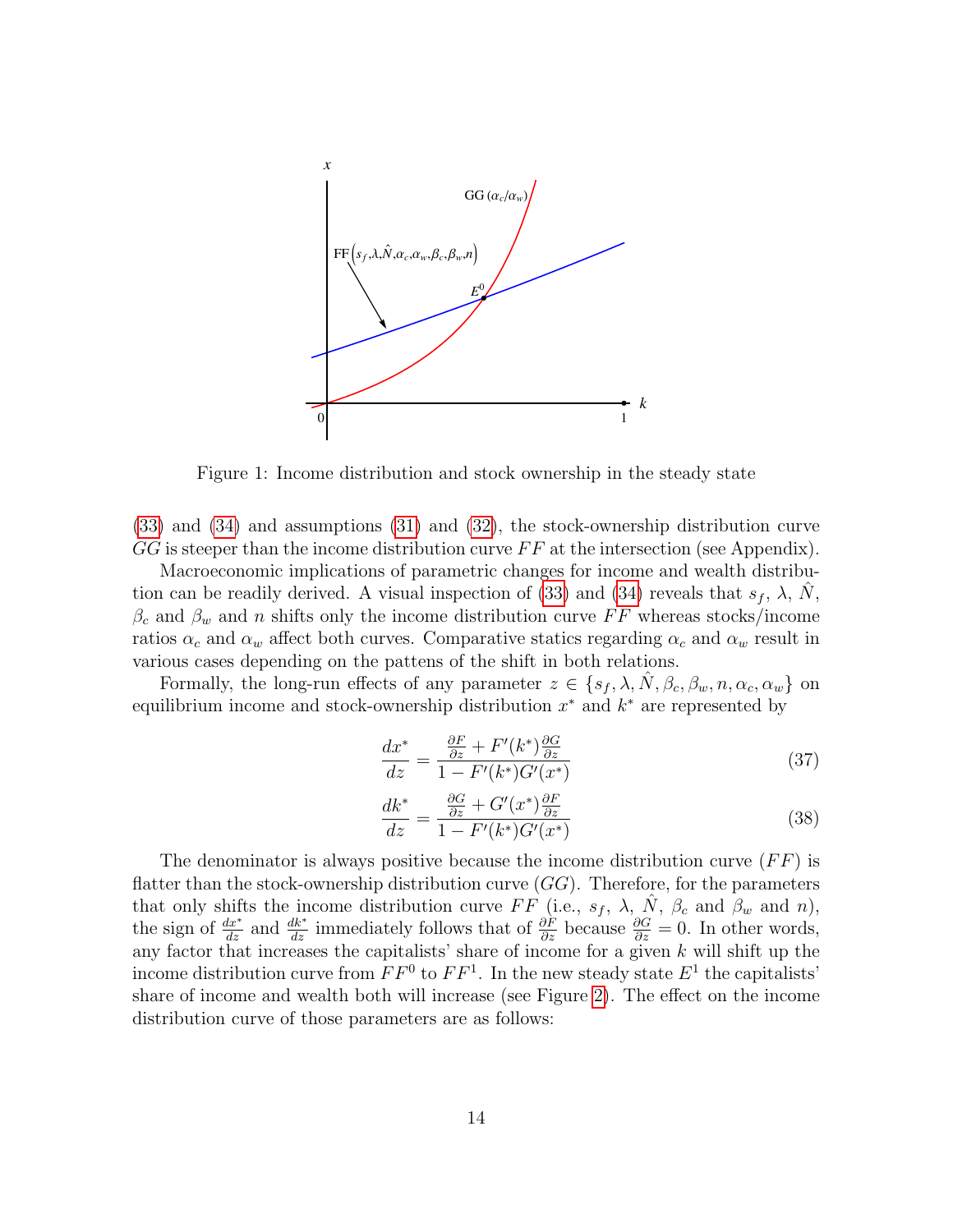

<span id="page-16-0"></span>Figure 2: Parametric shift in favor of the capitalist share of income for a given state of stock-ownership distribution (a rise in  $\lambda$  and n; a fall in  $s_f$ , N and  $\beta_w$ )

A shift of power relations in corporations in favor of top managerial pay, a rise in  $\lambda$ , raises the capitalists' share of income and wealth:

$$
\frac{\partial F}{\partial \lambda} = \frac{s_f (1 - \iota)(1 - \beta_c r) x^{*2}}{(\iota - s_w) a(k^*)^2} > 0
$$

An increase in  $\lambda$  represents a structural shift of power relations in corporations in favor of CEO/managerial pay. For a given profit share, such an increase in  $\lambda$  reduces retained earnings as well as dividend incomes. The workers' income decreases due to the reduced dividends, but the capitalists' income will increase as the increase in managerial pay more than offsets the decline in dividend income. The initial impact effect that favors capitalists may be reinforced or partially offset by an endogenous increase or decrease in the profit share. One may expect that given the capitalists' saving rate higher than the workers' the initial shift of income distribution in favor of capitalists must reduce consumption demand and the equilibrium profit share. This reasoning is not always valid, however. The reduction in retained earnings due to a rise in the executives' claim on profits means that the increase in the capitalists' income must be larger than the reduced amount of the workers' income.<sup>[21](#page-16-1)</sup> The overall effect on aggregate demand for a given profit share will be ambiguous, but under plausible parameter values an increase in consumption demand is a possible outcome and the equilibrium profit share can increase.[22](#page-16-2)

<span id="page-16-2"></span><span id="page-16-1"></span><sup>&</sup>lt;sup>21</sup>Note that  $y_f + y_c + y_w = u_n$  where  $y_f$  is the retained earnings scaled by capital stock.

<sup>&</sup>lt;sup>22</sup>In a corporate economy with retained earnings, a rise in  $\lambda$  represents an income transfer away from the corporate sector, making the income transfer from capitalist households to workers a positive-sum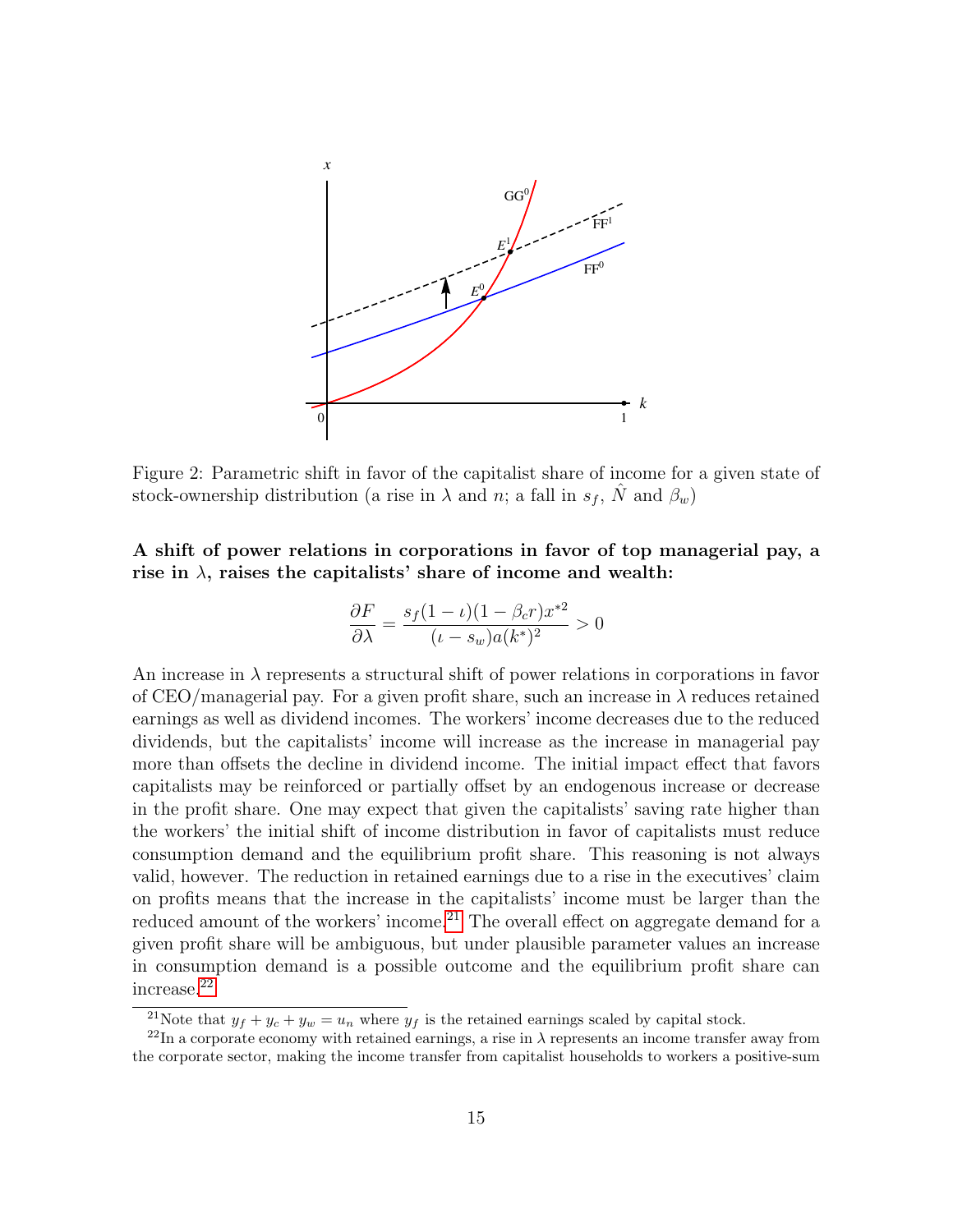The general lesson is that the existence of retained earnings in corporate economies tends to reinforce the initial distributional impact of a structural shift in favor of top management. As the above partial derivative confirms, the capitalists' income share will be higher for a given k unambiguously after the endogenous adjustment of the profit share. The increase in the capitalists' share of income shifts stock ownership toward capitalists for given desired stock-flow ratios. The adjustment of the distribution of stocks – the rise in  $k$  – redistributes dividend incomes in favor of capitalists and further increases their income share. The capitalist share of income and stocks thus will be higher in the new steady state.

There are a number of studies on financialization, including [\(Epstein, 2005,](#page-24-13) [Stock](#page-27-8)[hammer, 2004,](#page-27-8) [Skott and Ryoo, 2008,](#page-27-7) [van Treeck, 2009,](#page-27-9) [Hein, 2012,](#page-24-14) [Palley, 2013a\)](#page-26-11). Among many developments associated with financialization, the retention rate of nonfinancial corporations in the US decreased significantly in recent decades: the U.S. corporations have paid out the greater portion of their earnings to their shareholders in the recent decades. The rate of net equity issues by non-financial corporations was small but positive on average in the 1950s and 1960s, but the figures turned to large negative numbers since the early 1980s. In other words, an increasing part of corporate earnings has been distributed to shareholders in the form of stock buybacks in the recent decades. The following results show that a fall in  $s_f$  and N unambiguously increases the capitalists' share of income and wealth.

A fall in the retention rate  $(s_f)$  raises the capitalists' share of income and wealth:

$$
\frac{\partial F}{\partial s_f}=-\frac{(1-\lambda)[\lambda+(1-\lambda)k^*](1-\iota)(1-\beta_c r)x^{*2}}{(\iota-s_w)a(k^*)^2}<0
$$

An increase in the dividend payout to households – a fall in  $s_f$  – raises consumption and aggregate demand for a given profit share (and  $k$ ). The product market equilibrium requires the profit share to rise to eliminate excess demand. The endogenous increase in the profit share raises the capitalists' income relative to the workers' income. The capitalists' income share increases and the resulting increase in their share of stock holdings strengthens the impact effect. In the new steady state, the capitalists' share of income and wealth will be higher.

An increase in stock buybacks – a fall in the rate of net equity issues  $(N)$  – increases the capitalists' share of income and wealth:

$$
\frac{\partial F}{\partial \hat{N}} = -\frac{\alpha_c x^{*2}}{(\iota - s_w)k^*} < 0
$$

transfer: for any given profit share the rise in  $\lambda$  must raise the capitalists' income more than the reduced amount of the workers' income. Therefore the rise in  $\lambda$  can increase aggregate demand for a given profit share.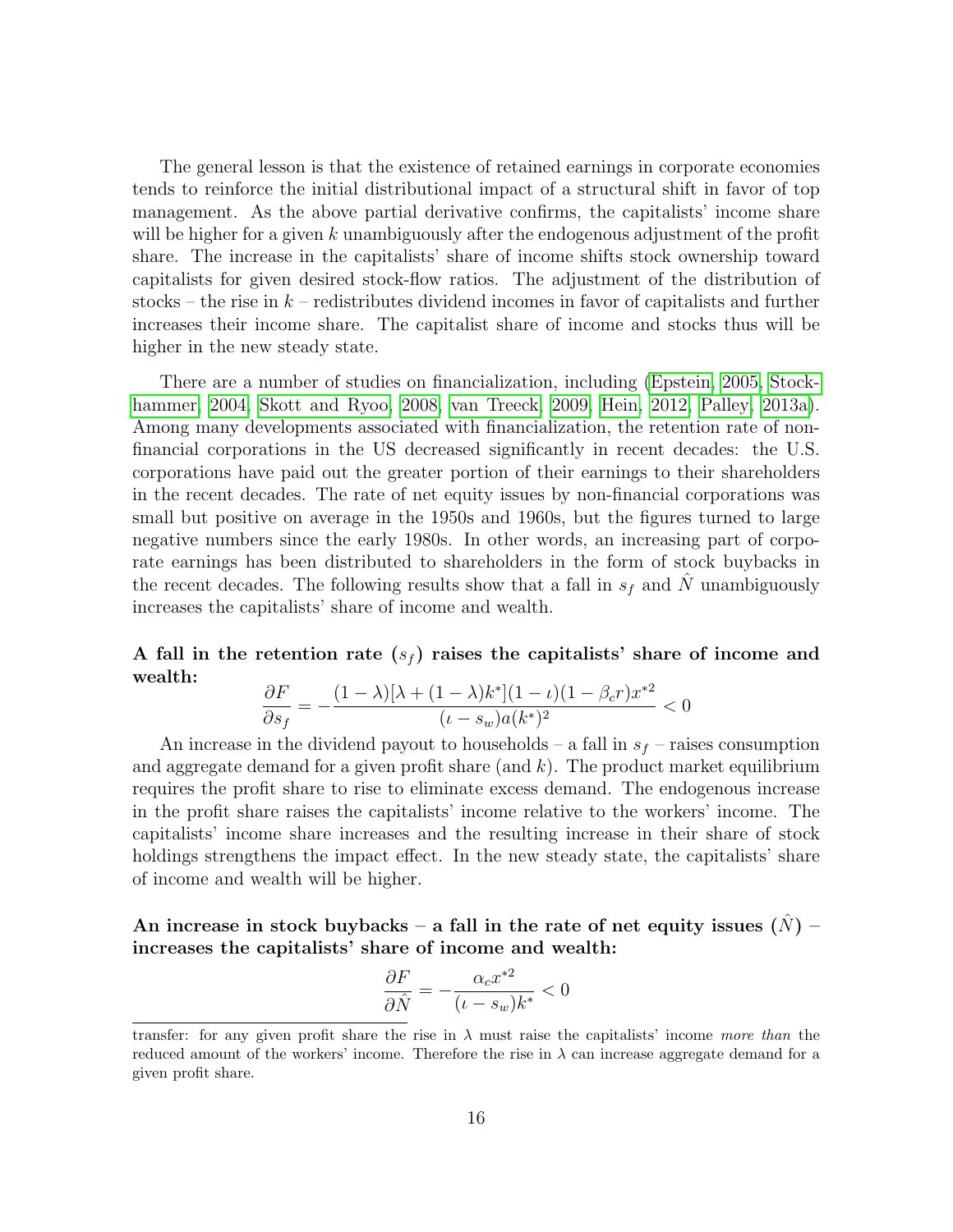An increase in stock buybacks can be captured by a decline in the rate of equity issue by firms  $(N)$ . A fall in  $\hat{N}$  decreases the saving rates  $s_i \equiv \alpha_i \hat{N} + \beta_i n$  by reducing the fraction of the household income devoted to the acquisition of newly issued stocks is  $\alpha_i$ N on a steady growth path. Consumption demand by both classes will increase and an increase in the profit share is required to maintain the product market equilibrium. The change in the functional distribution of income will shift income and wealth from workers to capitalists.

#### A reduction in the long-run growth rate  $(n)$  reduces the capitalists' share of income and wealth:

$$
\frac{\partial F}{\partial n} = \frac{x^*}{(\iota - s_w)y_w^*} (1 - \beta_w y_w^* - \beta_c y_c^*) > 0 \quad \text{if} \quad 1 - \beta_w y_w^* - \beta_c y_c^* > 0
$$

It is straightforward to see that a fall in n reduces the left-hand side of  $(25)$  – aggregate demand – directly by bring down steady-growth investment demand relative to capital stock. The fall in  $n$ , however, decreases the saving rates of capitalists and workers by reducing their net acquisition of deposits, thereby affecting aggregate demand positively. The former effect will outweigh the latter unambiguously as long as the firms' debtcapital ratio is below unity: since  $\frac{M}{pK} = \beta_c y_c + \beta_w y_w$ , the effect of a change in n on the left-hand side of [\(25\)](#page-12-2) can be written as

$$
-\frac{\partial s_c}{\partial n} \cdot y_c - \frac{\partial s_c}{\partial n} \cdot y_w + 1 = -(\beta_c y_c + \beta_w y_w) + 1 = 1 - \frac{M}{pK} > 0
$$

if  $M/pK < 1$ . A reduction in the natural rate of growth therefore leads to a net decrease in aggregate demand relative to normal capacity output and causes the equilibrium profit share to fall for any  $k$ . Lower growth thus shifts the income distribution curve downward. The capitalists' share of income and wealth will decrease. Note that this result is opposite to Piketty's argument that low growth is a source of increasing inequality. Piketty's explanation is based on the assumption that, with the aggregate saving rate taken as constant, product market equilibrium is attained through the adjustment of the capital-output ratio  $(1/u$  in our framework) in response to an exogenous change in n. Given his Solow-Swan framework, a fall in n raises  $K/Y$  which, under perfect competition, raises the profit share if the elasticity of factor substitution is greater than unity. The Kaldorian framework here is very different. I have taken  $K/Y$  as exogenous and the aggregate saving rate is endogenous. The endogenous adjustment of the aggregate saving rate comes through the adjustment of income distribution. A fall in  $n$  requires the aggregate saving rate to fall, which takes place through a fall in the profit share. In this Kaldorian framewor, the reasons for increasing inequality therefore should be found somewhere else rather than the fall in the natural rate.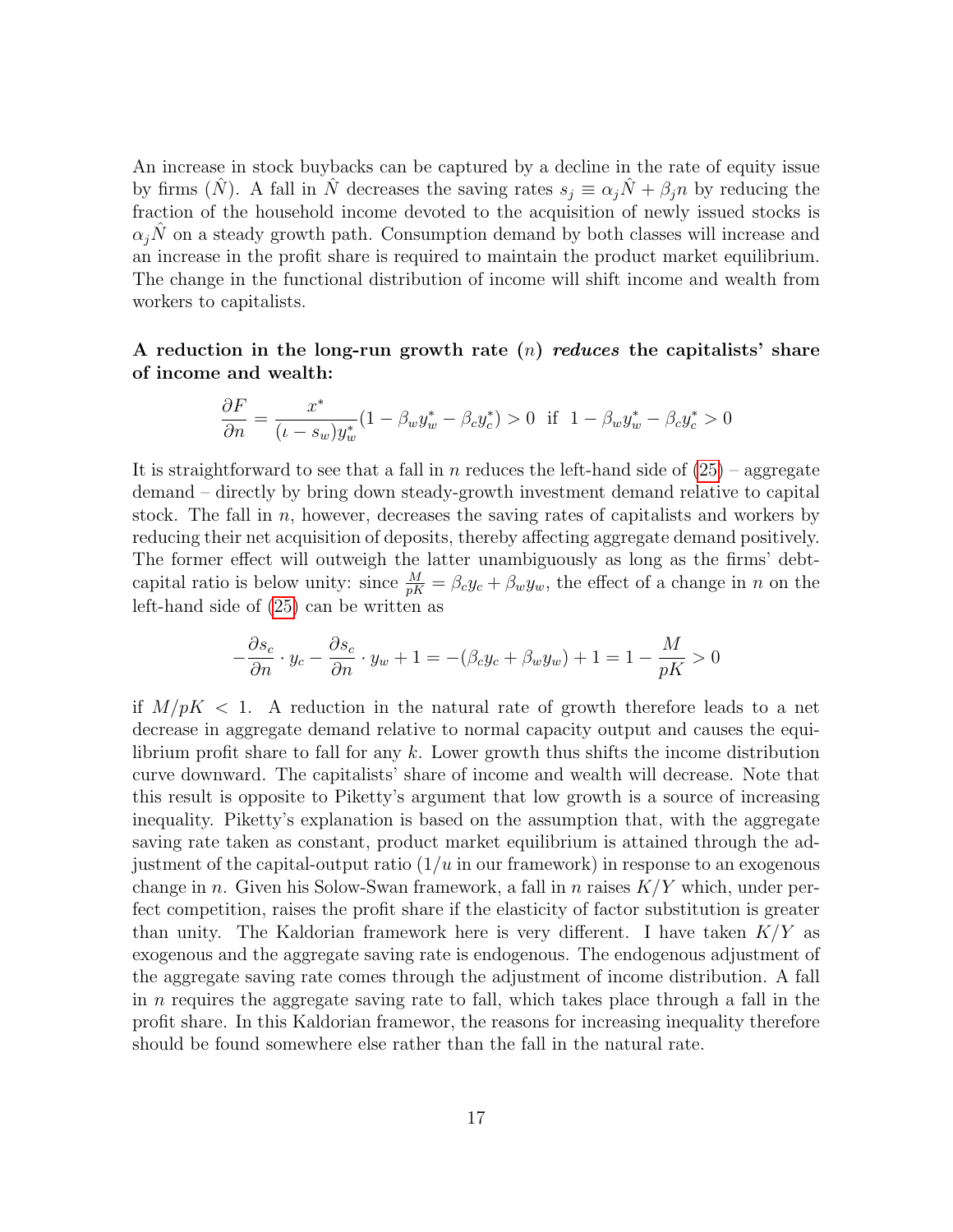A fall in the workers' deposits/income ratio  $(\beta_w)$  raises the capitalists' income and wealth shares.

$$
\frac{\partial F}{\partial \beta_w}=-\frac{nx^*}{\iota-s_w}<0
$$

The effect of changes in interest bearing assets or liabilities on aggregate demand is typically ambiguous in post Keynesian models with differential saving rates of two classes. The ambiguous long-run effect on aggregate demand of a rise in the workers' indebtedness, for instance, appears in [Dutt](#page-24-15) [\(2006\)](#page-24-15), [Palley](#page-25-10) [\(2010\)](#page-25-10), [Ryoo and Kim](#page-27-10) [\(2014\)](#page-27-10). The same kind of ambiguity also characterizes the present model: for a given  $k$ , the effect of  $\beta_j$ 's on the profit share are ambiguous. A fall in  $\beta_w$ , for example, tends to decrease aggregate demand through a transfer of interest income away from workers who have a low saving rate, but it can stimulate aggregate demand by reducing the workers' saving rate. To understand the latter, recall that  $s_w \equiv \alpha_w \hat{N} + \beta_w n$ : a fall in  $\beta_w$  means a decline in the workers' net acquisition of deposits (or an increase in net borrowing) and thus a fall in the saving rate. The effect on aggregate demand and the profit share can be either way for a given  $k$  and the induced effect coming from the adjustment of k further complicates the net outcome.

Interestingly, in spite of the ambiguity regarding the effect on demand and functional distribution, the effect of changes in  $\beta_w$  on the *class-share* of income and wealth  $(x^*)$ and  $k^*$ ) is clear-cut: a decline in the workers' deposits/income ratio – or an increase in the workers' debt/income ratio – reduces the workers' income relative to capitalists unambiguously. A fall in  $\beta_w$  creates a transfer of interest income away from workers (or increases the burden of debt service if the fall in  $\beta_w$  primarily reflects an increase in debt/income ratio) for a given profit share. The impact negative effect of a fall in  $\beta_w$  on the workers' share of income is strong enough and cannot be overturned by the derived effect from changes in the profit share, as the above partial derivative confirms. The distribution curve  $FF$  will shift upward unambiguously, which raises the steady state values of the capitalists' share of income and wealth.<sup>[23](#page-19-0)</sup>

The effect of changes in the stock-income ratio ( $\alpha_c$  and  $\alpha_w$ ): distributional implications of the stock market boom in the 1990s Changes in stocks/income ratios shift both the income distribution and the stock-ownership distribution curves. In addition, the effect of  $\alpha_j$  on the capitalists' income share for a given k depends on the sign of the rate of equity issues:

$$
\frac{\partial F}{\partial \alpha_c} = -\frac{\hat{N}x^{*2}}{\iota - s_w} > 0 \quad \text{if} \quad \hat{N} < 0 \tag{39}
$$

$$
\frac{\partial F}{\partial \beta_c} = -\frac{[(1-\iota)s_f^*r - na(k^*)]x^{*2}}{(\iota - s_w)a(k^*)} \gtrless 0
$$

<span id="page-19-0"></span><sup>&</sup>lt;sup>23</sup>The effect on x of changes in the capitalists' deposits/income ratio  $(\beta_c)$  is ambiguous even for a given  $k$ , however: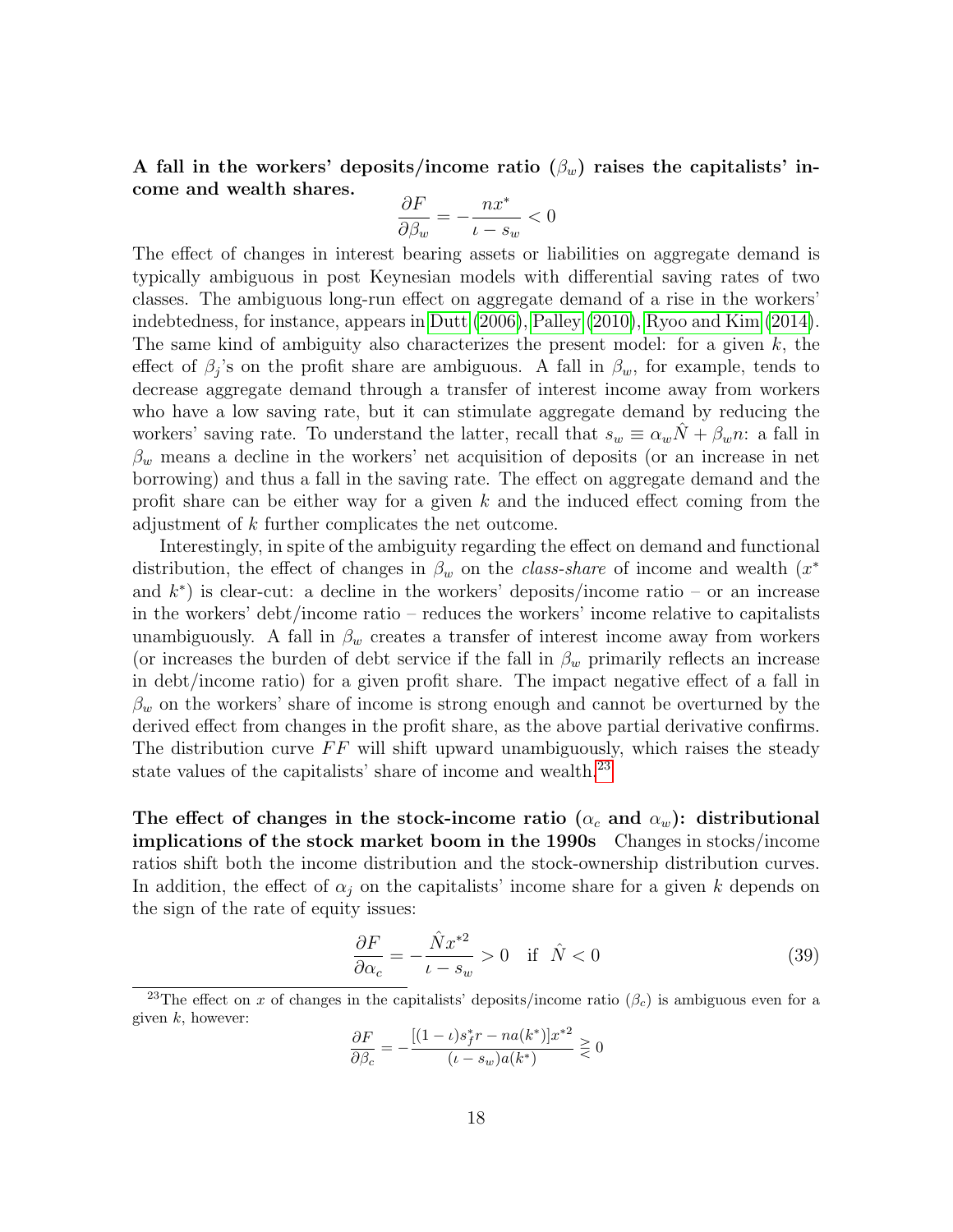$$
\frac{\partial F}{\partial \alpha_w} = -\frac{\hat{N}x^*}{t - s_w} \quad \text{if} \quad \hat{N} < 0 \tag{40}
$$

When the rate of net equity issues is positive  $\hat{N} > 0$ , a higher stocks/income ratio means a higher saving rate and depresses effective demand for a given  $\pi$  and k. The profit share  $\pi$  must decrease to maintain the product market equilibrium, which will reduce the capitalists' share of income for a given k. When  $N < 0$ , however, keeping the ratio of stocks to income at a higher value implies a lower saving rate, thereby leaving more income for consumption. The profit share required for the product market equilibrium for a given  $k$  increases as a result and so does the capitalists' share of income. The effect of changes in  $\alpha_j$  on demand and the profit share will be neutral if  $\hat{N} = 0.^{24}$  $\hat{N} = 0.^{24}$  $\hat{N} = 0.^{24}$ . As pointed out already, the average value of  $\hat{N}$  was nearly zero during the Golden Age of Capitalism, but has been negative substantially since the early 1980s due to the surges in stock buybacks. Thus for our purpose, the case of  $N < 0$  is of particular interest.<sup>[25](#page-20-1)</sup> The stock market boom, in the 1990s, can be captured by large increases in  $\alpha_c$  and  $\alpha_w$ under the condition  $N < 0$ . In the present model, such a development boosts aggregate demand for a given profit share and the increase in effective demand must raise the profit share and the capitalist share of income for a given state of equity distribution between classes. The income distribution curve, the  $FF$  curve, therefore will shift upward. The final outcome depends on how the  $GG$  curve is affected. Interestingly, the recent data by [Saez and Zucman](#page-27-11) [\(2014\)](#page-27-11) implies that  $\alpha_c/\alpha_w$ , the only factor that determines the position of the GG curve, has exhibited little variation since the early  $1980s<sup>26</sup>$  $1980s<sup>26</sup>$  $1980s<sup>26</sup>$  Thus the qualitative effect may well be approximated by Figure [2.](#page-16-0) The stock market boom in the 1990s therefore appears to have contributed to increasing share of capitalists' income and wealth.

### 5 Conclusion

The Kaldorian perspective in this paper places corporate firms at the center of the process of income distribution. A pillar of the Kaldorian distribution mechanism is

<span id="page-20-0"></span> $24$ The dependence of the effect of changes in stocks/income ratios on demand has long been recognized since [Skott](#page-27-6) [\(1981,](#page-27-6) [1989\)](#page-27-5).

<span id="page-20-1"></span><sup>&</sup>lt;sup>25</sup>Increasing stock buybacks and stocks/income ratios may reinforce each other and create a positive feedback. Stock repurchases by corporations tend to raise stock prices and create capital gains and the rate of return on stocks. This in turn justifies the households' attempt to raise the level of stock holdings relative to their income. The resulting increase in aggregate demand and profitability relaxes the firms' budget constraint, which validates the firms' lax financial practices (stock buybacks). I explored how such a positive feedback can generate 'Minskian long waves' in [Ryoo](#page-26-12) [\(2010,](#page-26-12) [2013a,](#page-26-13)[b\)](#page-27-12).

<span id="page-20-2"></span><sup>&</sup>lt;sup>26</sup>Using the data in [Saez and Zucman](#page-27-11) [\(2014\)](#page-27-11), a ballpark estimate of  $\alpha_c/\alpha_w$  in the period since the 1980s is the order of 10 if the capitalist class in this model can be identified with the top 1% class.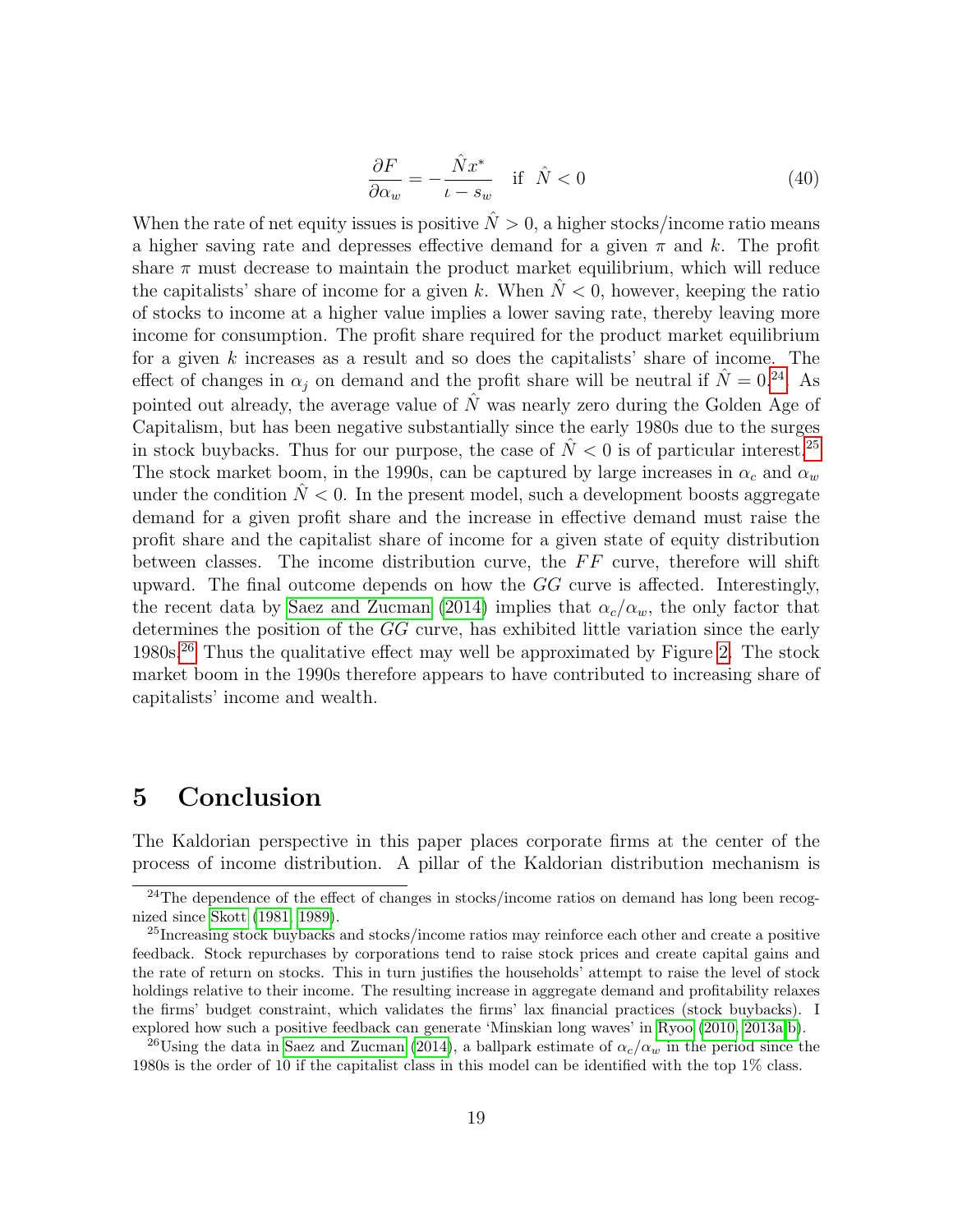the perspective that wage contracts are written in the nominal term and the normal functioning of labor market is not characterized by real wage bargaining.<sup>[27](#page-21-0)</sup> Under this condition, favorable demand conditions in the goods market permit firms to achieve higher profit margins through pricing. Using Minsky's expression, prices in the capitalist economy are the 'carriers of profits'. Firms play a pivotal role in determining the functional distribution of income via their pricing behavior. In addition to the role of firms in determining the functional distribution of income through pricing, corporations influence the division of aggregate income into corporate saving and personal income. Outside the Modigliani-Miller world, changes in the corporate saving rate – their retention/payout policies – and equity issue policies have strong implications for the state of effective demand. I have suggested that the corporate decisions over CEO/managerial compensations can be viewed as part of firms' saving decisions, i.e., the decision on the effective retention rate. An increase in an allocation of profits to top management pay amounts to a reduction in the effective retention rate and increase total household income. Therefore its effect on aggregate demand is not necessarily contractionary although the capitalists' households have a saving propensity higher than workers. The structural shift in the power relation within corporations in favor of top management pay unambiguously increases the capitalists' share of income and wealth in our framework. Perhaps more importantly, the effect is reinforced by the other structural/behavioral changes. A reduction in the firms' retention rate tends to increase aggregate demand and the profit share, which in the end leads to a rise in the capitalists' share of income and wealth. Corporate decisions on equity issues also affect aggregate demand and income distribution by influencing personal saving rates. In corporate economies, saving does not usually take the form of direct ownership of physical capital but the ownership of financial assets. Household saving in the form of stocks can increase in so far as corporations provide positive net issues of equity in aggregate. Since the 1980s, net new issues of equity have been substantially negative, which has contributed to lower saving rates. This must have had a positive effect on aggregate demand and profit margins.

Turning to the household side, the stock market boom in the 1990s created a strong stimulus to aggregate demand under the condition that the greater portion of corporate stocks was retired in the form of stock buybacks, leading to the falling household saving rate. Rising debt/income ratios of low-income households – a fall in  $\beta_w$  – also unambiguously raises the capitalists' share of income and wealth in this model.

A fall in the natural growth rate, in contrast to Piketty's argument ('capital is back because slow growth is back'), causes the capitalists' share of income and wealth to fall

<span id="page-21-0"></span> $^{27}$ In the *General Theory*, Keynes saw the assumption of real wage bargaining fundamental in the classical theory of full employment. The lack of mechanisms or institutions in the capitalist economy that can enforce into wage contracts real wages derived from workers' intertemporal choices over leisure/labor was a basis of Keynes's rejection of the 'second postulate' of the classical theory of full employment [\(Keynes, 1964\[1936\]\)](#page-25-11).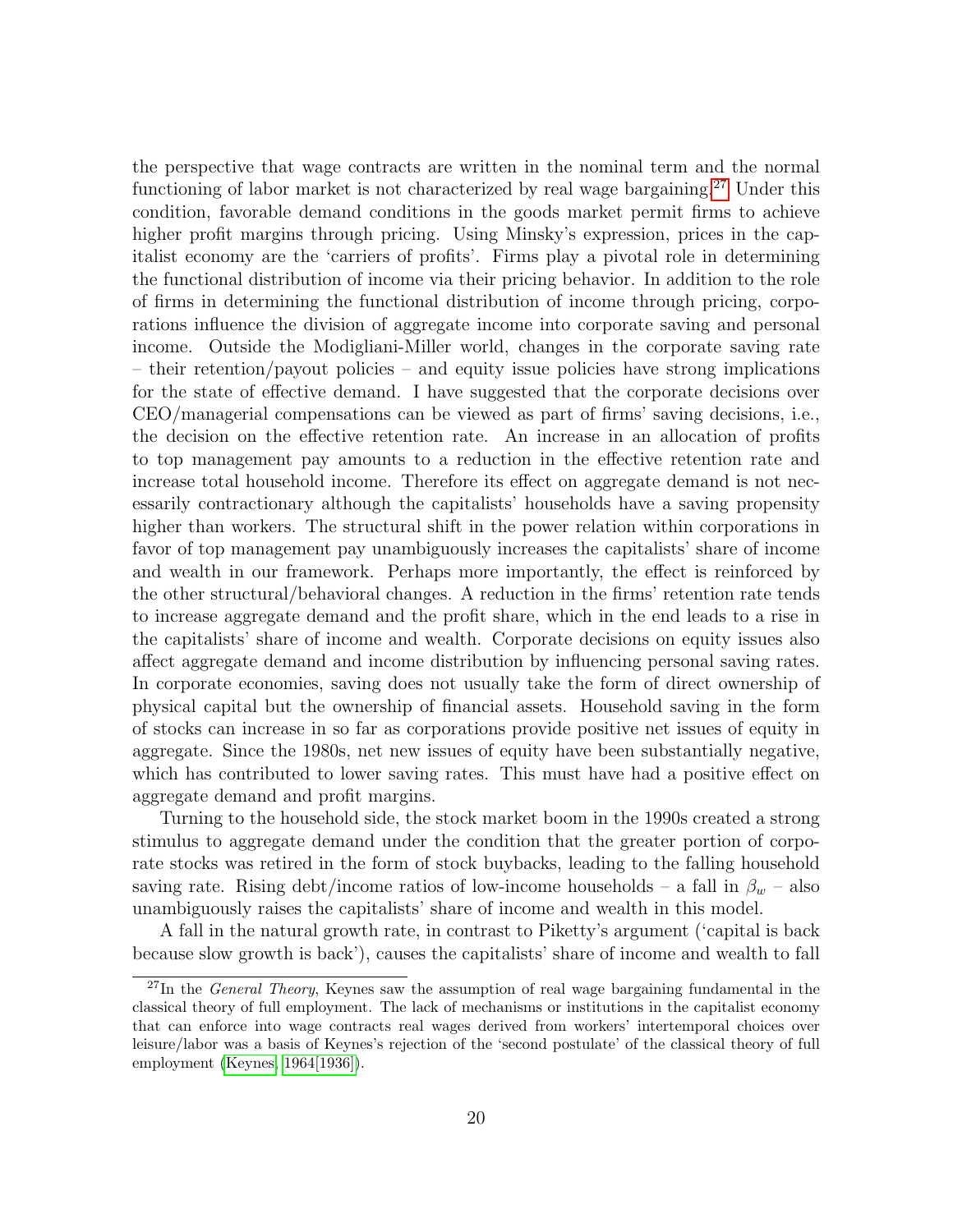in this Kaldorian framework.

Overall, various structural and behavioral changes I have highlighted in this paper – except the fall in the natural rate – appear to have exerted the forces that stretch long-run aggregate demand upward. An increase in long-run aggregate demand, in a Kaldorian model of this kind, translates into an increase in the share of profits and the capitalists' share of income and wealth.<sup>[28](#page-22-0)</sup> The Kaldorian perspective that stresses the distributional consequences of aggregate demand has received little attention in the existing literature: in most mainstream analyses, aggregate demand is irrelevant in the long run; the majority of Kaleckian analyses are inclined to discover the stagnationary effect of an exogenous increase in inequality on utilization and accumulation.

The collapse of the Golden Age has been often identified as the start of the transition to a stagnationary phase that suffered from a chronic deficiency of aggregate demand. Along this line, increasing income inequality is often viewed as one of the causes of low aggregate demand and slow growth, primarily on the ground that the rich have lower propensities to consume than the poor.[29](#page-22-1) The perspective presented here provides an alternative hypothesis: increasing inequality may have been strongly induced by the collapse of the structure that ensured the stability of demand generation during the Golden Age. From this perspective, the Kaldorian distributional mechanism exerted its force at the full strength after the end of the Golden Age: shifts in the power and the behavioral relation that favored capitalist households tended to be validated through their effects on aggregate demand and profit margins. There was a downward shift in the long-run accumulation rate during the last three decades, but such a contractionary force appears to have been even more than offset by the expansionary effects from the other developments discussed above.

The analysis in this paper has many limitations. The analysis, first, has focused primarily on the link between aggregate demand and distribution, but left out a detailed analysis of the effects on the employment rate.<sup>[30](#page-22-2)</sup> Next, the focus of the analysis on steady growth paths may be unsatisfactory especially from a Minskian perspective of long waves [\(Minsky, 1964,](#page-25-12) [1995,](#page-25-13) [Palley, 2011,](#page-26-14) [Ryoo, 2010,](#page-26-12) [2013a,](#page-26-13)[b\)](#page-27-12): the long-run movement of aggregate demand and distribution may be better described as subsequent phases of endogenous long swings rather than the movement across steady growth paths. The Minskian perspective brings to the fore the issues regarding the sustainability of a

<span id="page-22-0"></span><sup>&</sup>lt;sup>28</sup>Booming asset markets increase realized capital gains and tend to amplify the underlying trend of increasing income inequality.

<span id="page-22-1"></span><sup>&</sup>lt;sup>29</sup>The popularity of the discourse on 'wage-led growth' seems to reflect such a perspective [\(Lavoie](#page-25-0) [and Stockhammer, 2013\)](#page-25-0).

<span id="page-22-2"></span><sup>&</sup>lt;sup>30</sup>In the Skott model, the employment rate is jointly determined by the profit share and the shape and the position of the output expansion function. With the output expansion function given, a rise in the profit share leads to an increase in the employment rate, but the assumption that the output expansion function remains unchanged over the past decades is heroic. Institutional details and power relations in the labor market as well as capitalist dynamism may have changed and affected the output expansion function.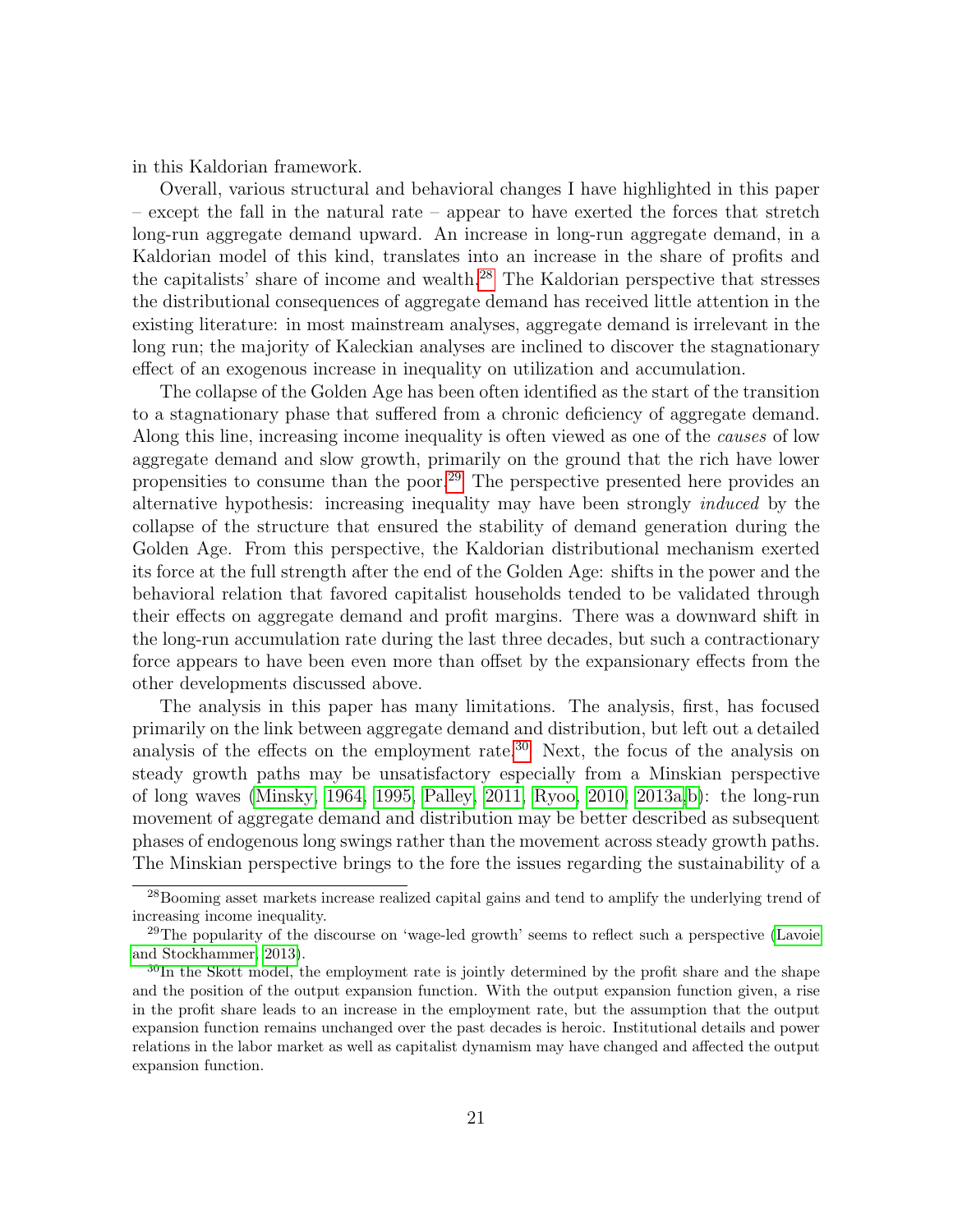prolonged upward stretch of aggregate demand and income inequality.[31](#page-23-8) The analysis, third, has paid little attention to the issues of government policies.<sup>[32](#page-23-9)</sup> Finally, the analysis has assumed that the economy is mature so that long-run growth is constrained by the availability of labor, and therefore the results cannot be directly applicable to Lewis-type dual economies.

## References

- <span id="page-23-0"></span>Alvaredo, F., Atkinson, A.B., Piketty, T., Saez, E., 2014. The World Top Incomes Database. 25/08/2014. [http://topincomes.g-mond.parisschoolofeconomics.](http://topincomes.g-mond.parisschoolofeconomics.eu/) [eu/](http://topincomes.g-mond.parisschoolofeconomics.eu/).
- <span id="page-23-3"></span>Antràs, P., 2004. Is the U.S. Aggregate Production Function Cobb-Douglas? New Estimates of the Elasticity of Substitution. The B.E. Journal of Macroeconomics 4, Ariticle 4.
- <span id="page-23-1"></span>Bhaduri, A., Marglin, S., 1990. Unemployment and the real wage: the economic basis for contesting political ideologies. Cambridge Journal of Economics 14, 375–393.
- <span id="page-23-6"></span>Bivens, J., Mishel, L., 2013. The pay of corporate executives and financial professionals as evidence of rents in top 1 percent incomes. Journal of Economic Perspectives 27, 57–78.
- <span id="page-23-2"></span>Blecker, R., 2002. Distribution, Demand and Growth in Neo-Kaleckian Macro-Models, in: Setterfield, M. (Ed.), The Economics of Demand-Led Growth: Challenging the Supply-Side Vision of the Long Run. Edward Elgar. chapter 8, pp. 129–152.
- <span id="page-23-7"></span>Carroll, C.D., 1998. Why Do the Rich Save So Much? NBER Working Papers 6549. National Bureau of Economic Research, Inc.
- <span id="page-23-4"></span>Chirinko, R.S., 2008.  $\sigma$ : The long and short of it. Journal of Macroeconomics 30, 671–686.
- <span id="page-23-5"></span>Darity, William A., J., 1981. The Simple Analytics of Neo-Ricardian Growth and Distribution. The American Economic Review 71, 978–993.

<span id="page-23-8"></span><sup>&</sup>lt;sup>31</sup>In stylized models, I analyze how distribution and aggregate demand interact to create the long-run cyclical movement of distributive shares [\(Ryoo, 2014,](#page-27-13) [Ryoo and Kim, 2014\)](#page-27-10).

<span id="page-23-9"></span> $32$ The link between inequality and long-run movements of aggregate demand that I have stressed in this paper, along with the Minskian perspective of long waves, suggests that the policies and the institutions that help prevents aggregate demand from getting into upward or downward instability – financial regulation, for instance – may be crucial not only for its own sake but also for the issues of income inequality.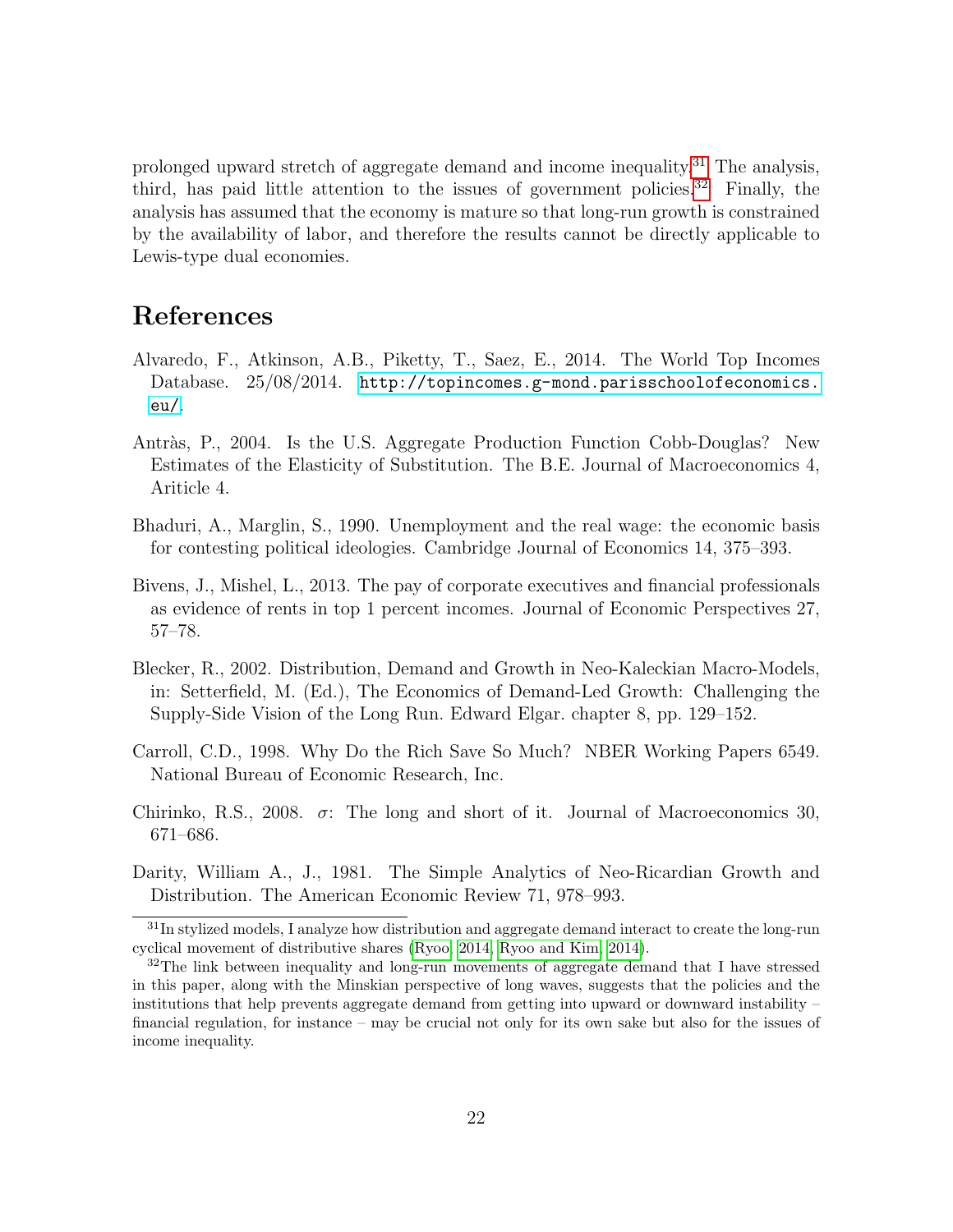- <span id="page-24-2"></span>Dutt, A.K., 1984. Stagnation, income distribution and monopoly power. Cambridge Journal of Economics 8, 25–40.
- <span id="page-24-4"></span>Dutt, A.K., 1990. Growth, Distribution and Capital Ownership: Kalecki andPasinetti Revisited, in: Dutta, B., Gangopadhayay, S., Mookherjee, D., Ray, D. (Eds.), Economic Theory and Policy: Essays in Honor of Dipak Banerjee. Oxford University Press, pp. 130–145.
- <span id="page-24-15"></span>Dutt, A.K., 2006. Maturity, stagnation and consumer debt: A Steindlian approach. Metroeconomica 57, 339–364.
- <span id="page-24-5"></span>Dutt, A.K., 2013. Growth and income distribution with managers and financiers: Issues and heterodox models. mimeo .
- <span id="page-24-13"></span>Epstein, G., 2005. Financialization and the World Economy. Edward Elgar.
- <span id="page-24-8"></span>Fazi, E., Salvadori, N., 1985. The existence of a two-class economy in a general cambridge model of growth and distribution. Cambridge Journal of Economics 9, 155–164.
- <span id="page-24-7"></span>Galbraith, J.K., 2014. Kapital for the Twenty-First Century? Dissent Magazine Spring.
- <span id="page-24-12"></span>Godley, W., Lavoie, M., 2007. Monetary Economics: An Integrated Approach to Credit, Money, Income, Production and Wealth. Palgrave Macmillan.
- <span id="page-24-9"></span>Gordon, R.J., Dew-Becker, I., 2008. Controversies about the Rise of American Inequality: A Survey. Working Paper 13982. National Bureau of Economic Research.
- <span id="page-24-3"></span>Harrod, R., 1939. An essay in dynamic theory. The Economic Journal 49, 14–33.
- <span id="page-24-14"></span>Hein, E., 2012. The Macroeconomics of Finance-dominated Capitalism and Its Crisis. Edward Elgar.
- <span id="page-24-6"></span>Hein, E., Lavoie, M., van Treeck, T., 2012. Harrodian instability and the normal rate of capacity utilization in Kaleckian models of distribution and growth: A survey. Metroeconomica 63, 139–169.
- <span id="page-24-0"></span>Kaldor, N., 1955/56. Alternative theories of distribution. Review of Economic Studies 23, 83–100.
- <span id="page-24-10"></span>Kaldor, N., 1957. A model of economic growth. The Economic Journal 67, 591–624.
- <span id="page-24-11"></span>Kaldor, N., 1959. Economic growth and the problem of inflation. Economica 26, 212– 226.
- <span id="page-24-1"></span>Kaldor, N., 1966. Marginal productivity and the macro-economic theories of distribution: Comment on Samuelson and Modigliani. The Review of Economic Studies 33, 309–319.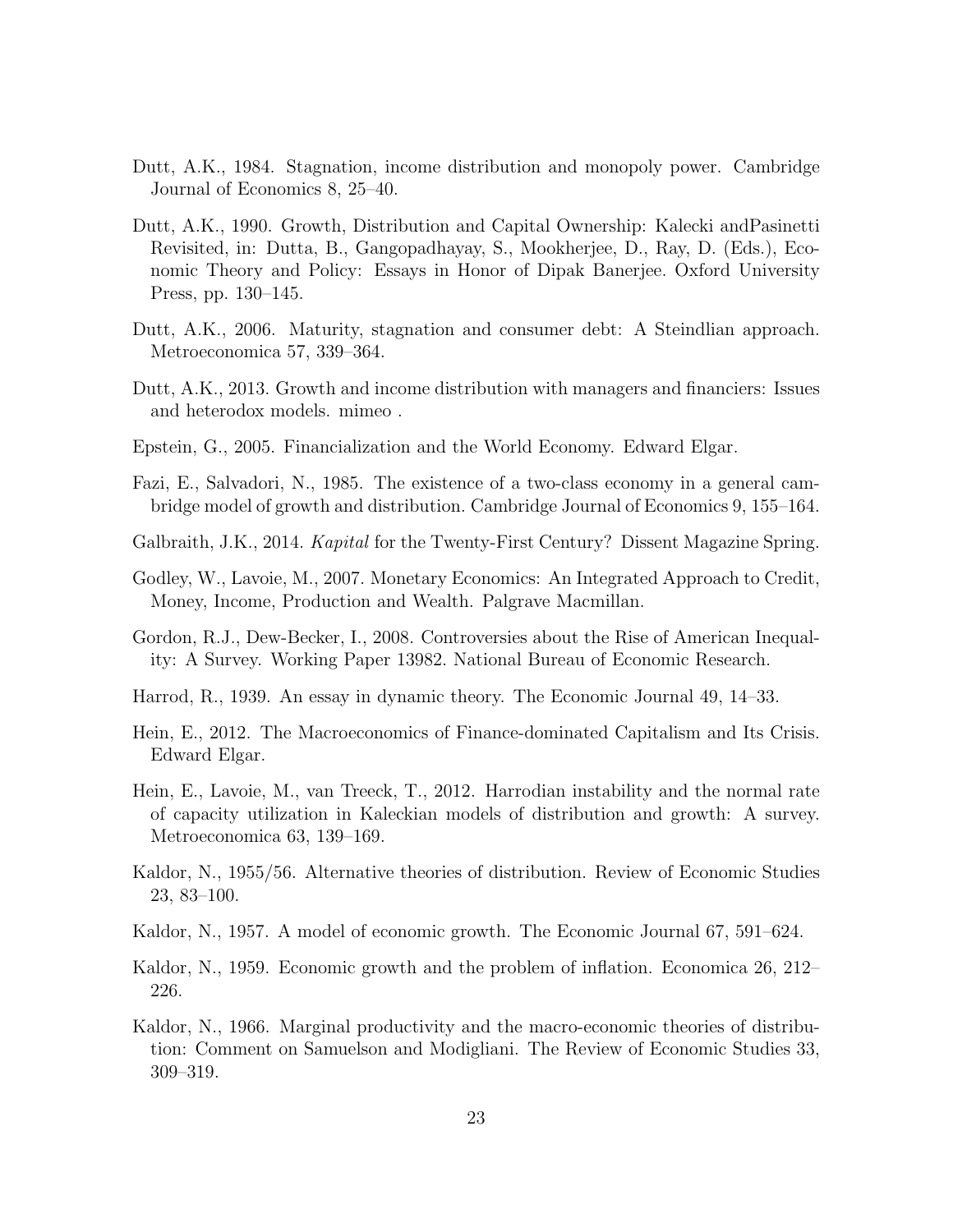- <span id="page-25-5"></span>Kalecki, M., 1938. The determinants of distribution of the national income. Econometrica 6, 97–112.
- <span id="page-25-11"></span>Keynes, J.M., 1964[1936]. The General Theory of Employment, Interest, and Money. A Harbinger Book, New York, Chicago, Burlingame.
- <span id="page-25-7"></span>Lavoie, M., 2009. Cadrisme within a Post-Keynesian Model of Growth and Distribution. Review of Political Economy 21, 369–391.
- <span id="page-25-9"></span>Lavoie, M., Godley, W., 2001/02. Kaleckian models of growth in a coherent stock-flow monetary framework: a Kaldorian view. Journal of Post Keynesian Economics 24, 277–311.
- <span id="page-25-0"></span>Lavoie, M., Stockhammer, E., 2013. Wage-led growth; concept, theories and polices, in: Laovie, M., Stockhammer, E. (Eds.), Wage-Led Growth: An Equitable Strategy for Economic Recovery. Palgrave Macmillan, New York, NY, pp. 13–39.
- <span id="page-25-1"></span>Marglin, S., Bhaduri, A., 1990. Profit squeeze and Keynesian theory, in: Marglin, S., Schor, J. (Eds.), The Golden Age of Capitalism: Reeinterpreting the Postwar Experience. Clarendon Press, Oxford, UK, pp. 153–186.
- <span id="page-25-4"></span>Marx, K., 1984. Capital: A Critique of Political Economy. volume III. Lawrence & Wishart.
- <span id="page-25-2"></span>Michl, T.R., Foley, D.K., 2004. Social security in a classical growth model. Cambridge Journal of Economics 28, 1–20.
- <span id="page-25-12"></span>Minsky, H.P., 1964. Longer waves in financial relations: financial factors in the more severe depressions. The American Economic Review 54, 324–335.
- <span id="page-25-6"></span>Minsky, H.P., 1986. Stabilizing an Unstable Economy: A Twentieth Century Fund Report. A Twentieth Century Fund report, Yale University Press.
- <span id="page-25-13"></span>Minsky, H.P., 1995. Longer waves in financial relations: financial factors in the more severe depressions ii. Journal of Economic Issues 29, 83–96.
- <span id="page-25-8"></span>Mohun, S., 2006. Distributive shares in the US economy, 1964-2001. Cambridge Journal of Economics 30, 347–370.
- <span id="page-25-3"></span>Palley, T.I., 2005. Class conflict and the Cambridge theory of distribution, in: Gibson, B. (Ed.), Joan Robinson's Economics: A Centennial Celebration. Edward Elgar, Cheltheham, UK, Northampton, MA, USA, pp. 203–224.
- <span id="page-25-10"></span>Palley, T.I., 2010. Inside Debt and Economic Growth: A neo-Kaleckian Analysis, in: Setterfield, M. (Ed.), Handbook of alternative theories of economic growth. Edward Elgar, Cheltenham, pp. 293–308.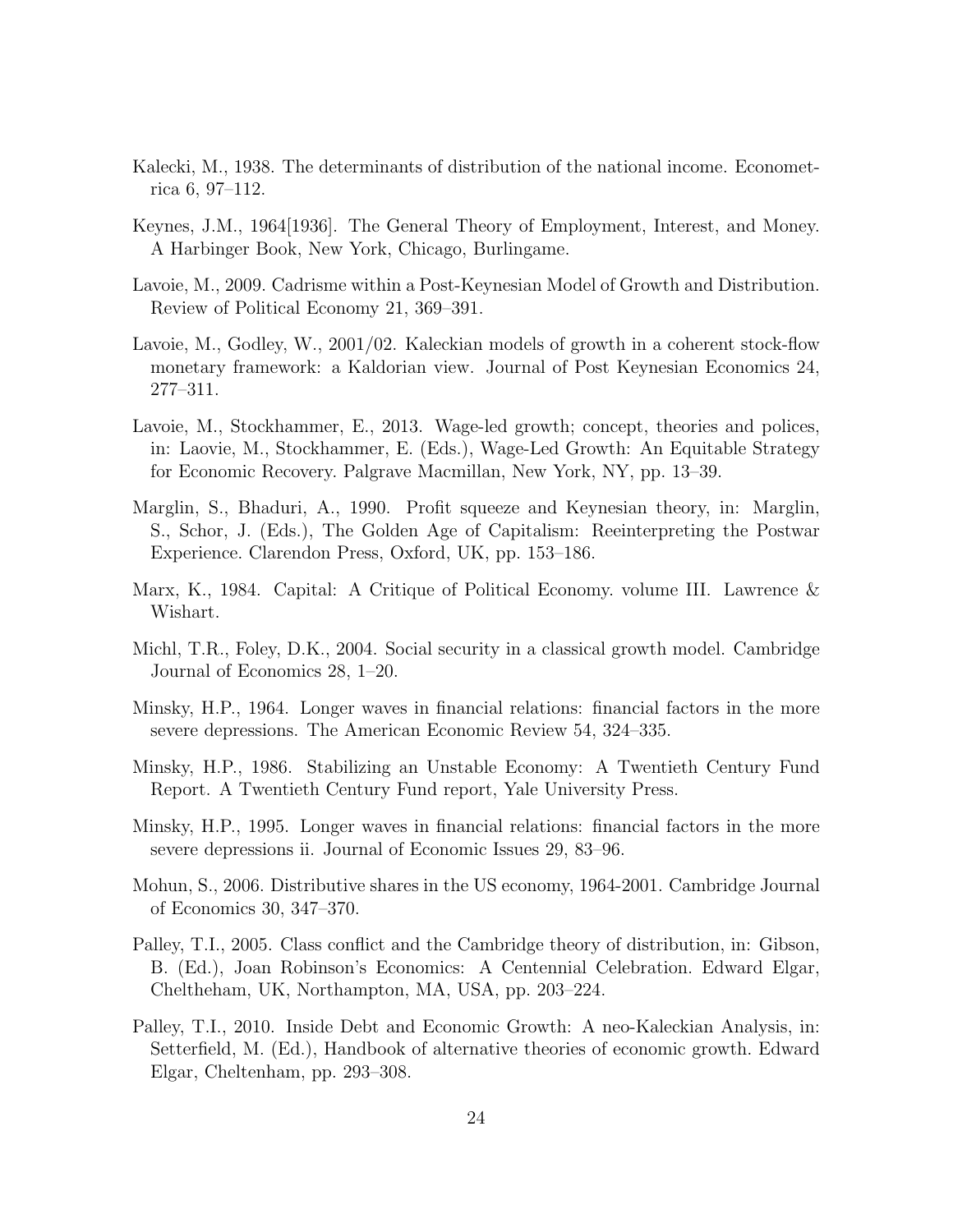- <span id="page-26-14"></span>Palley, T.I., 2011. A theory of Minsky super-cycles and financial crises. Contributions to Political Economy 30, 31–46.
- <span id="page-26-5"></span>Palley, T.I., 2012. Wealth and wealth distribution in the neo-Kaleckian growth model. Journal of Post Keynesian Economics 34, 453–474.
- <span id="page-26-11"></span>Palley, T.I., 2013a. Financialzation: The Economics of Finance Capital Domination. Palgrave Macmillan, New York, New York.
- <span id="page-26-8"></span>Palley, T.I., 2013b. A Kaldor-Hicks-Goodwin-Tobin-Kalecki model of growth and distribution. Metroeconomica 64, 319–345.
- <span id="page-26-9"></span>Palley, T.I., 2014. A neo-Kaleckian-Goodwin model of capitalist economic growth: monopoly power, managerial pay and labour market conflict. Cambridge Journal of Economics 38, 1355–1372.
- <span id="page-26-10"></span>Palley, T.I., 2015. The middle class in macroeconomics and growth theory: a three-class neo-Kaleckian-Goodwin model. Cambridge Journal of Economics 39, 221–243.
- <span id="page-26-7"></span>Panico, C., Salvadori, N., 1993. Post Keynesian Theory of Growth and Distribution. Edward Elgar.
- <span id="page-26-3"></span>Pasinetti, L.L., 1962. Rate of profit and income distribution in relation to the rate of economic growth. The Review of Economic Studies 29, 267–279.
- <span id="page-26-4"></span>Piketty, T., 2014a. About *Capital in the 21st Century*. Presentation in Session D3. The Allied Social Science Associations.
- <span id="page-26-1"></span>Piketty, T., 2014b. Capital in the Twenty-First Century. Harvard University Press.
- <span id="page-26-0"></span>Piketty, T., Saez, E., 2003. Income Inequality In The United States, 1913-1998. The Quarterly Journal of Economics 118, 1–39.
- <span id="page-26-2"></span>Piketty, T., Zucman, G., 2014. Capital is back: Wealth-income ratios in rich countries 1700-2010. The Quarterly Journal of Economics 129, 1255–1310.
- <span id="page-26-6"></span>Rowthorn, R., 2014. A note on Piketty's Capital in the Twenty-First Century . Cambridge Journal of Economics 38, 1275–1284.
- <span id="page-26-12"></span>Ryoo, S., 2010. Long waves and short cycles in a model of endogenous financial fragility. Journal of Economic Behavior and Organization 74, 163–186.
- <span id="page-26-13"></span>Ryoo, S., 2013a. Minsky cycles in Keynesian models of growth and distribution. Review of Keynesian Economics 1, 37–60.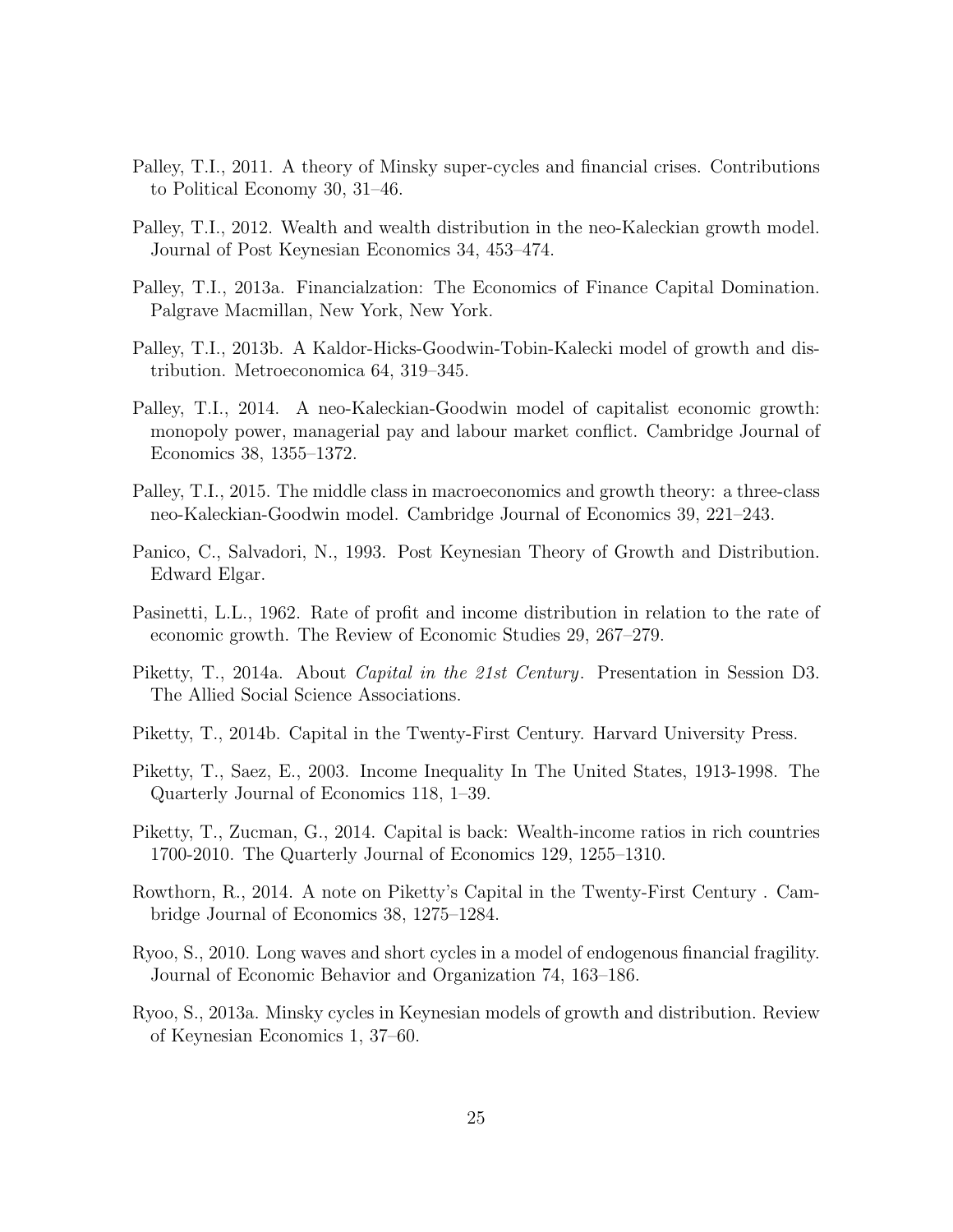- <span id="page-27-12"></span>Ryoo, S., 2013b. The paradox of debt and Minsky's financial instability hypothesis. Metroeconomica 64, 1–24.
- <span id="page-27-13"></span>Ryoo, S., 2014. Demand-driven inequality, endogenous saving rate and macroeconomic instability. Cambridge Journal of Economics. Advance Access.
- <span id="page-27-10"></span>Ryoo, S., Kim, Y.K., 2014. Income distribution, consumer debt and keeping up with the Joneses. Metroeconomica 65, 585–618.
- <span id="page-27-11"></span>Saez, E., Zucman, G., 2014. Wealth Inequality in the United States Since 1913: Evidence from Capitalized Income Tax Data. Working Papers 20625. NBER.
- <span id="page-27-3"></span>Samuelson, P.A., Modigliani, F., 1966. The Pasinetti Paradox in neoclassical and more general models. The Review of Economic Studies 33, 269–301.
- <span id="page-27-6"></span>Skott, P., 1981. On the 'Kaldorian' saving function. Kyklos 34, 563–81.
- <span id="page-27-5"></span>Skott, P., 1989. Conflict and Effective Demand in Economic Growth. Cambridge University Press, Cambridge, UK.
- <span id="page-27-2"></span>Skott, P., 2012. Theoretical and empirical shortcomings of the Kaleckian investment function. Metroeconomica 63, 109–138.
- <span id="page-27-7"></span>Skott, P., Ryoo, S., 2008. Macroeconomic implications of financialisation. Cambridge Journal of Economics 32, 827–862.
- <span id="page-27-8"></span>Stockhammer, E., 2004. Financialisation and the slowdown of accumulation. Cambridge Journal of Economics 28, 719–741.
- <span id="page-27-0"></span>Stockhammer, E., Onaran, O., 2013. Wage-led growth: theory, evidence, policy. Review of Keynesian Economics 1, 61–78.
- <span id="page-27-4"></span>Tavani, D., Vasudevan, R., 2014. Capitalists, workers, and managers: Wage inequality and effective demand. Structural Change and Economic Dynamics 30, 120–131.
- <span id="page-27-1"></span>Taylor, L., 2014. The triumph of the rentier? Thomas Piketty vs. Luigi Pasinetti and John Maynard Keynes. mimeo .
- <span id="page-27-9"></span>van Treeck, T., 2009. A synthetic, stock–flow consistent macroeconomic model of 'financialisation'. Cambridge Journal of Economics 33, 467–493.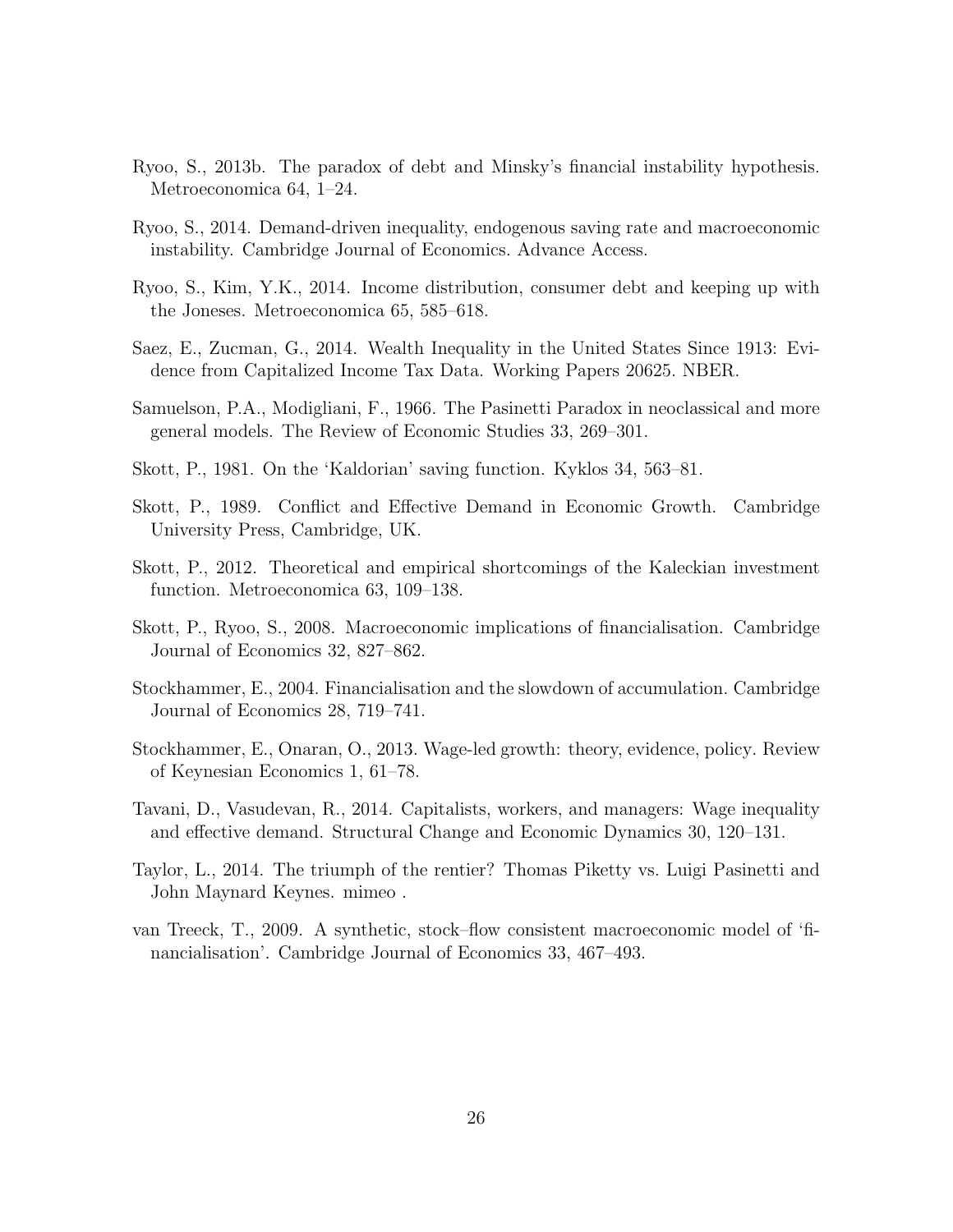# Appendix

**Derivation of [\(23\)](#page-11-1) and [\(24\)](#page-11-2)** Substituting  $(5)$ ,  $(6)$ ,  $(13)$  and  $(14)$  into  $(17)$ , we then obtain:

$$
pY_c = [\lambda + k(1 - s_f)(1 - \lambda)][\Pi - \delta K - rM) + rM_c
$$
  

$$
pY_w = (1 - \pi)pY + (1 - k)(1 - s_f)(1 - \lambda)][\Pi - \delta K - rM) + rM_w
$$

Using  $(8)$  and  $(16)$  and dividing through by  $pK$ , we get:

$$
y_c = [\lambda + k(1 - \lambda)(1 - s_f)][\pi u^* - \delta - r(\beta_c y_c + \beta_w y_w)] + r\beta_c y_c
$$
  

$$
y_w = (1 - \pi)u^* + (1 - k)(1 - \lambda)(1 - s_f)][\pi u^* - \delta - r(\beta_c y_c + \beta_w y_w)] + r\beta_w y_w
$$

Defining  $a(k) \equiv \lambda + k(1 - \lambda)(1 - s_f)$  and  $s_f^* \equiv s_f(1 - \lambda)$ , and rearranging the terms,

$$
\begin{pmatrix}\n1 - \beta_c r[1 - a(k)] & a(k)\beta_w r \\
\beta_c r[1 - a(k) - s_f^*] & 1 - \beta_w r[a(k) + s_f^*]\n\end{pmatrix}\n\begin{pmatrix}\ny_c \\
y_w\n\end{pmatrix}\n= \begin{pmatrix}\na(k)(\pi u^* - \delta) \\
u^* - \delta - [a(k) + s_f^*](\pi u^* - \delta)\n\end{pmatrix}
$$

Solving the system of equations for  $y_c$  and  $y_w$  yields:

$$
y_c = \frac{a(k)[\pi u^* - \delta - \beta_w r(u^* - \delta)]}{a(k)(\beta_c - \beta_w)r + (1 - \beta_c r)(1 - s_f^*\beta_w r)}
$$
  

$$
y_w = \frac{(1 - \beta_c r)[u^* - \delta - s_f^*(\pi u^* - \delta)] - a(k)[\pi u^* - \delta - \beta_c r(u^* - \delta)]}{a(k)(\beta_c - \beta_w)r + (1 - \beta_c r)(1 - s_f^*\beta_w r)}
$$

Applying the definitions  $u_n \equiv u^* - \delta$  and  $\pi_n \equiv \frac{\pi u^* - \delta}{u_n}$  $\frac{\mu^*-0}{u_n}$  results in [\(23\)](#page-11-1) and [\(24\)](#page-11-2).

Existence and uniqueness of the steady state Equation [\(34\)](#page-14-1) can be rewritten to  $x = \frac{\alpha_w k}{\alpha (1 - \alpha)}$  $\frac{\alpha_w k}{\alpha_c(1-k)}$ , which must be consistent with equation [\(33\)](#page-14-0). We then have:

$$
\frac{(\iota - s_w)a(k)}{(s_c - \iota)a(k) + (1 - \iota)(1 - \beta_c r)s_f^*} = \frac{\alpha_w k}{\alpha_c(1 - k)}
$$

The solution to this equation can be found by looking at:

$$
q(k) \equiv \alpha_c (1 - k)(\iota - s_w)a(k) - \alpha_w k[(s_c - \iota)a(k) + (1 - \iota)(1 - \beta_c r)s_f^*] = 0
$$

 $q(k)$  is continuous and quadratic in q and we have:

$$
q(0) = \alpha_c(\iota - s_w)a(0) > 0 \quad \text{under condition (31)}
$$
\n
$$
(1) + (1 - \iota)(1 - \beta \kappa)^{k-1} < 0 \quad \text{under condition (32)}
$$

$$
q(1) = -\alpha_w[(s_c - \iota)a(1) + (1 - \iota)(1 - \beta_c r)s_f^*] < 0 \quad \text{under condition (32)}
$$